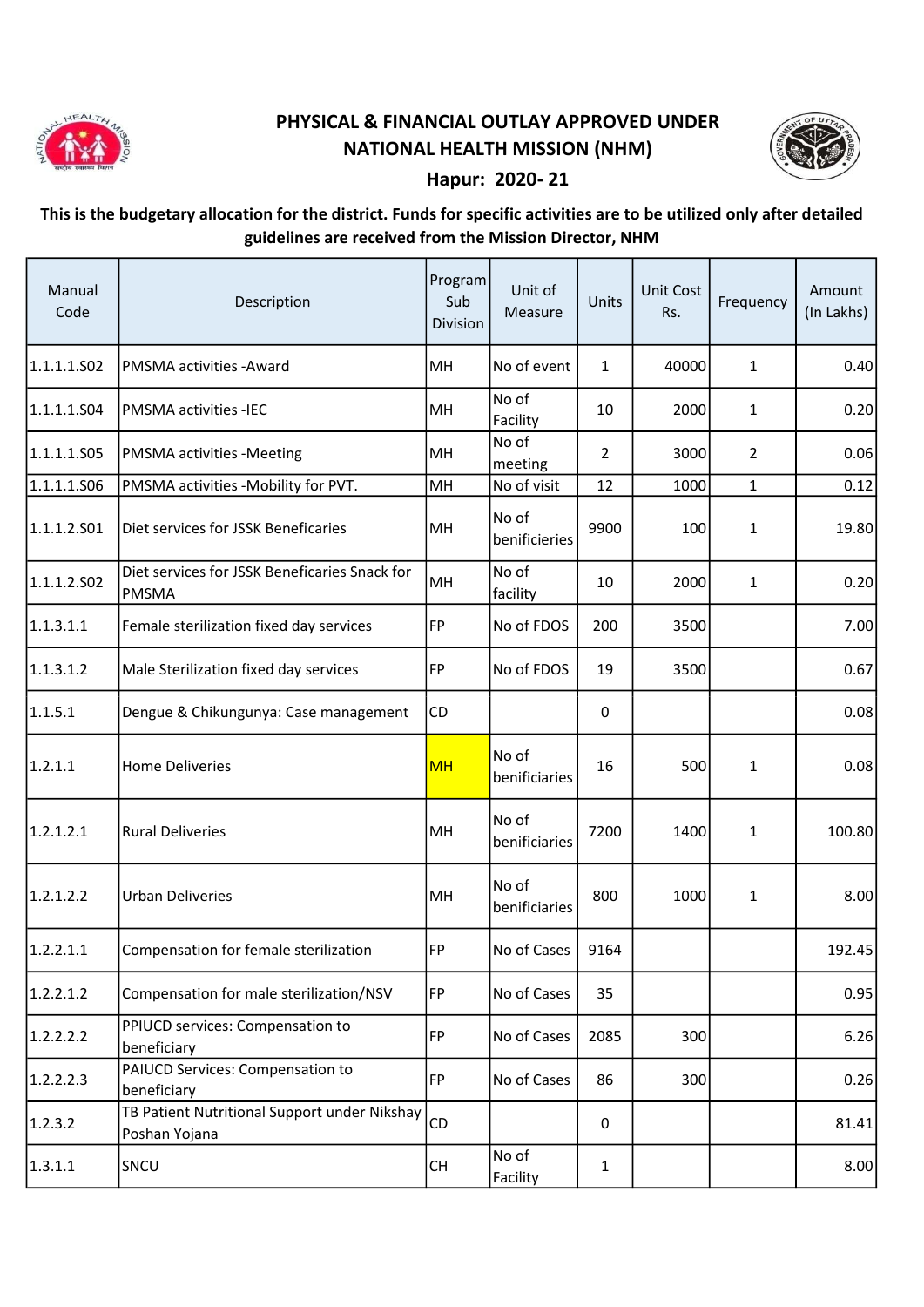| Manual<br>Code | Description                                                                                                                                                                                      | Program<br>Sub<br>Division | Unit of<br>Measure     | Units        | <b>Unit Cost</b><br>Rs. | Frequency    | Amount<br>(In Lakhs) |
|----------------|--------------------------------------------------------------------------------------------------------------------------------------------------------------------------------------------------|----------------------------|------------------------|--------------|-------------------------|--------------|----------------------|
| 1.3.1.2        | <b>NBSU</b>                                                                                                                                                                                      | <b>CH</b>                  | No of<br>Facility      | $\mathbf{1}$ | 5000                    | 12           | 0.60                 |
| 1.3.1.4        | <b>NRCs</b>                                                                                                                                                                                      | <b>CH</b>                  | No of<br>Facility      | 1            |                         |              | 3.90                 |
| 1.3.1.6        | AH/RKSK Clinics                                                                                                                                                                                  | <b>RKSK</b>                |                        | $\mathbf 0$  |                         |              | 0.10                 |
| 1.3.1.7.S02    | Phone and Internet Charges for DEIC<br>Manager                                                                                                                                                   | <b>RBSK</b>                | no of DEIC<br>managers | 0            | 2000                    | $\mathbf{1}$ | 0.02                 |
| 1.3.1.8        | District NCD Clinic                                                                                                                                                                              |                            |                        | $\mathbf 0$  |                         |              | 1.00                 |
| 1.3.1.9        | CHC NCD Clinic: Mobility, Miscellaneous &<br>Contingencies                                                                                                                                       | <b>NCD</b>                 |                        | 0            |                         |              | 5.00                 |
| 1.3.2.4        | Consumables for computer including<br>provision for internet access for<br>strengthening RI                                                                                                      | R <sub>1</sub>             | No.                    | 0            | 1000                    | 12           | 0.12                 |
| 1.3.2.6.S02    | IMEP Services- BMW- CHC/BPHC                                                                                                                                                                     | <b>IMEP</b>                |                        | 154          |                         |              | 11.80                |
| 1.3.2.6.503    | IMEP Services- BMW Block Level UPHC &<br><b>District Level UPHC</b>                                                                                                                              | <b>IMEP</b>                |                        | 6            |                         |              | 0.46                 |
| 1.3.2.6.510    | IMEP Services- Cleaning - CHC/BPHC                                                                                                                                                               | <b>IMEP</b>                |                        | 154          |                         |              | 10.13                |
| 1.3.2.6.513    | <b>IMEP Services-Cleaniness - Sub Centers</b>                                                                                                                                                    | <b>IMEP</b>                |                        | 174          |                         |              | 10.44                |
| 1.3.2.6.516    | POL for generator -CHC and BPHC                                                                                                                                                                  | <b>IMEP</b>                |                        | $\pmb{0}$    |                         |              | 6.30                 |
| 2.2.1          | POL for Family Planning/Others                                                                                                                                                                   | FP                         | No of FDOS             | 49           | 1000                    |              | 0.49                 |
| 2.2.2          | Mobility & Communication support for AH<br>counsellors & RKSK Coordinators                                                                                                                       | <b>RKSK</b>                | No of<br>Councelor     | 1            | 1200                    | 12           | 0.14                 |
| 2.2.3          | Mobility support for RBSK Mobile health<br>team                                                                                                                                                  | <b>RBSK</b>                | No of<br>vehicles      | 8            | 33000                   | 12           | 31.68                |
| 2.2.4          | Support for RBSK: CUG connection per team<br>and rental                                                                                                                                          | <b>RBSK</b>                | No of teams            | 8            | 200                     | 12           | 0.19                 |
| 2.3.1.1.2      | Monthly Village Health and Nutrition Days                                                                                                                                                        | <b>RI</b>                  | no of<br>sessions      | 1968         | 100                     | 1            | 1.97                 |
| 2.3.1.9        | Focus on slum & underserved areas in urban<br>areas/alternative vaccinator for slums                                                                                                             | <b>RI</b>                  |                        | 24           |                         |              | 0.50                 |
| 2.3.2.3        | DMHP: Targeted interventions at community<br>level Activities & interventions targeted at<br>schools, colleges, workplaces, out of school<br>adolescents, urban slums and suicide<br>prevention. | <b>NCD</b>                 |                        | 0            |                         |              | 6.00                 |
| 2.3.2.5        | Tobacco Cessation Centre (TCC): Weekly FGD<br>with the tobacco users                                                                                                                             | <b>NCD</b>                 |                        | 0            |                         |              | 0.52                 |
| 2.3.3.2        | Screening and free spectacles to school<br>children                                                                                                                                              | <b>NCD</b>                 |                        | 0            |                         |              | 2.10                 |
| 2.3.3.3        | Screening and free spectacles for near work<br>to Old Person                                                                                                                                     | <b>NCD</b>                 |                        | 0            |                         |              | 2.10                 |
| 2.3.3.4.1      | Coverage of Public School                                                                                                                                                                        | <b>NCD</b>                 |                        | 0            |                         |              | 0.67                 |
| 2.3.3.4.2      | Coverage of Pvt. School                                                                                                                                                                          | <b>NCD</b>                 |                        | 0            |                         |              | 2.00                 |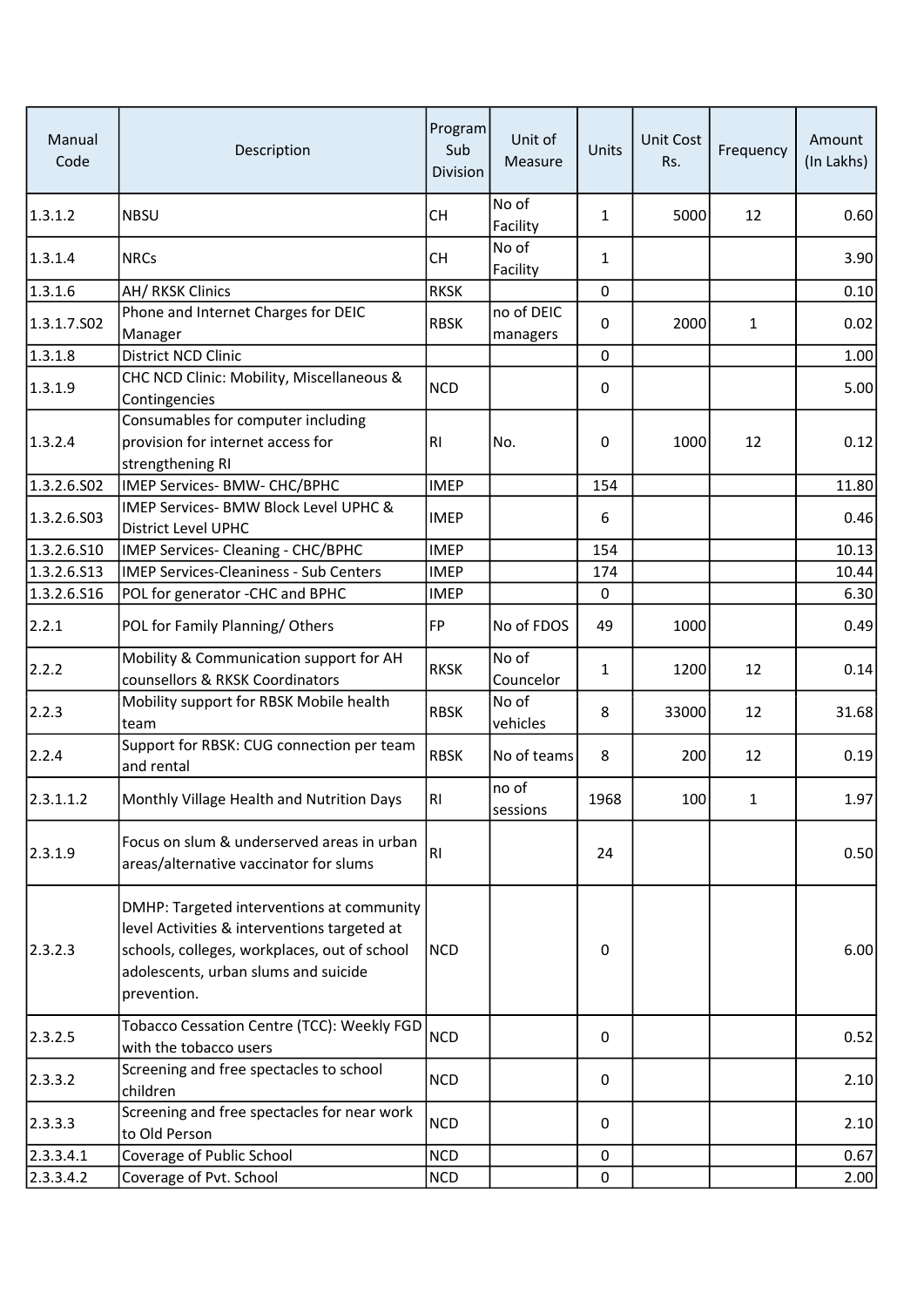| Manual<br>Code | Description                                                                                                       | Program<br>Sub<br><b>Division</b> | Unit of<br>Measure        | Units       | Unit Cost<br>Rs. | Frequency    | Amount<br>(In Lakhs) |
|----------------|-------------------------------------------------------------------------------------------------------------------|-----------------------------------|---------------------------|-------------|------------------|--------------|----------------------|
| 2.3.3.4.3      | Coverage of Public School in other's school<br>programme                                                          | <b>NCD</b>                        |                           | $\mathbf 0$ |                  |              | 1.33                 |
| 2.3.3.4.4      | Coverage of Pvt. School in other's school<br>programme                                                            | <b>NCD</b>                        |                           | 0           |                  |              | 1.00                 |
| 2.3.3.4.5      | Sensitization campaign for college students                                                                       | <b>NCD</b>                        |                           | $\mathbf 0$ |                  |              | 2.00                 |
| 3.1.1.1.1      | JSY Incentive to ASHA                                                                                             | <b>MH</b>                         | No of ASHA                | 6400        | 600              | $\mathbf{1}$ | 38.40                |
| 3.1.1.1.2      | ASHA incentive under MAA programme @ Rs<br>100 per ASHA for quarterly mother's meeting                            | <b>CH</b>                         | No of<br>meetings         | 703         | 100              |              | 1.41                 |
| 3.1.1.1.3.501  | Incentive for Home Based Newborn Care<br>programme Rural                                                          | <b>CH</b>                         | No of<br>newborn          | 22022       | 250              | $\mathbf{1}$ | 55.06                |
| 3.1.1.1.5      | Incentive for referral of SAM cases to NRC<br>and for follow up of discharge SAM children<br>from NRCs            | <b>CH</b>                         | No of Child               | 860         | 150              | $\mathbf{1}$ | 0.26                 |
| 3.1.1.1.6      | Incentive for National Deworming Day for<br>mobilising out of school children                                     | <b>RKSK</b>                       | No of ASHA                | 1648        | 100              | 1            | 1.65                 |
| 3.1.1.1.7      | Incentive for IDCF for prophylactic<br>distribution of ORS to family with under-five<br>children.                 | <b>CH</b>                         | No of ASHA                | 703         | 100              | $\mathbf{1}$ | 0.70                 |
| 3.1.1.1.9      | National Iron Plus Incentive for mobilizing<br>children and/or ensuring compliance and<br>reporting (6-59 months) | <b>CH</b>                         | No of ASHA                | 673         | 50               | $\mathbf{1}$ | 2.02                 |
| 3.1.1.1.11     | ASHA Incentive under Immunzation                                                                                  | <b>RI</b>                         | no of<br>children         | 26096       | 225              | $\mathbf{1}$ | 58.72                |
| 3.1.1.1.12     | Incentive to ASHA for Quaterly Visit Under<br><b>HBYC</b> program                                                 | <b>CH</b>                         | No of Child<br>/ 5 visits | 6605        | 250              | $\mathbf{1}$ | 16.51                |
| 3              | 3.1.1.1.13.S0 ASHA incentive for HRP identification and<br>follow up                                              | MH                                | No of ASHA                | 750         | 300              | $\mathbf{1}$ | 2.25                 |
| 3.1.1.2.4      | ASHA PPIUCD incentive for accompanying<br>the client for PPIUCD insertion                                         | <b>FP</b>                         |                           | 2085        | 150              |              | 3.13                 |
| 3.1.1.2.5      | ASHA PAIUCD incentive for accompanying<br>the client for PAIUCD insertion                                         | <b>FP</b>                         |                           | 10          | 150              |              | 0.02                 |
|                | ASHA incentive under ESB scheme for<br>3.1.1.2.6.S01 promoting spacing of births between 02<br>children           | FP                                | No of Clints              | 802         | 500              |              | 4.01                 |
| 3.1.1.2.6.502  | ASHA incentive under ESB scheme for<br>promoting spacing of 02 years after marriage                               | <b>FP</b>                         | No of Clints              | 802         | 500              |              | 4.01                 |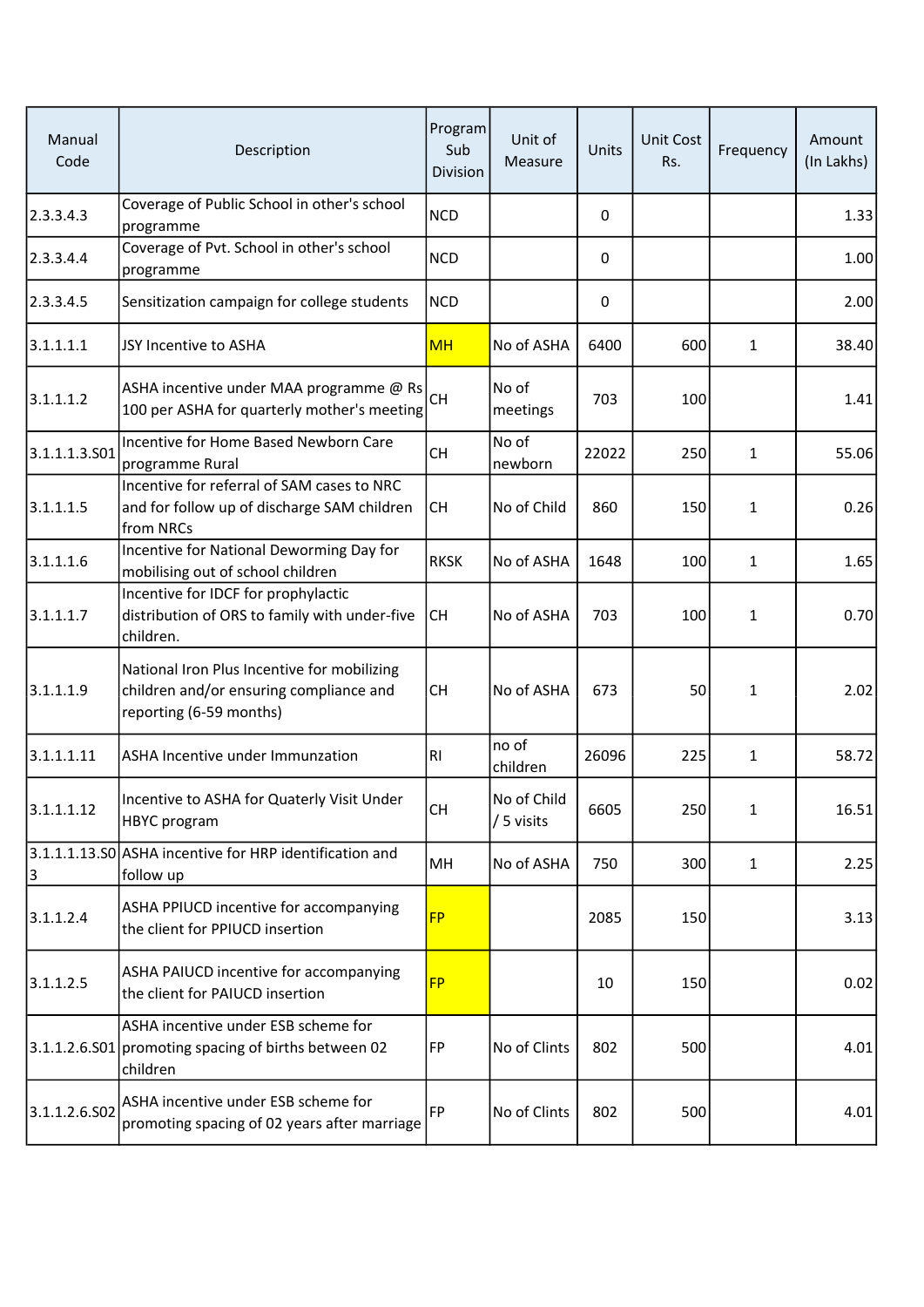| Manual<br>Code | Description                                                                                                               | Program<br>Sub<br><b>Division</b> | Unit of<br>Measure | Units       | <b>Unit Cost</b><br>Rs. | Frequency    | Amount<br>(In Lakhs) |
|----------------|---------------------------------------------------------------------------------------------------------------------------|-----------------------------------|--------------------|-------------|-------------------------|--------------|----------------------|
| 3.1.1.2.7      | ASHA incentive under ESB scheme for<br>promoting Adoption of Limiting Method upto FP<br>Two Children                      |                                   | No of Clints       | 187         | 1000                    |              | 1.87                 |
|                | Reimbursement of travel expenses for<br>3.1.1.2.9.502 accompanying a women to facility for<br>medical abortion            | FP                                | No of Cases        | 40          | 225                     |              | 0.09                 |
|                | Reimbursement of travel expenses for<br>3.1.1.2.9.S03 accompanying a women to facility for<br>surgical abortion (MVA/EVA) | FP                                | No of Cases        | 40          | 150                     |              | 0.06                 |
| 3.1.1.4.2      | ASHA Incentive for Dengue and Chikungunya                                                                                 |                                   |                    | $\Omega$    |                         |              | 8.60                 |
| 3.1.1.4.8.1    | ASHA incentive for detection of leprosy                                                                                   |                                   |                    | 239         |                         |              | 0.60                 |
| 3.1.1.4.8.2    | ASHA Incentive for PB (Treatment<br>completion)                                                                           |                                   |                    | 143         |                         |              | 0.57                 |
| 3.1.1.4.8.3    | ASHA Incentive for MB (Treatment<br>completion)                                                                           |                                   |                    | 96          |                         |              | 0.58                 |
| 3.1.1.4.9      | ASHA Involvement under NLEP - Sensitisation                                                                               |                                   |                    | 300         |                         |              | 0.30                 |
| 3.1.1.5.2.503  | ASHA Incentive Filling of CBAC forms Under<br><b>HWC</b>                                                                  | <b>CP</b>                         |                    | 0           |                         |              | 7.50                 |
| 3.1.1.5.2.504  | ASHA Incentive for Mobilising, Screening and<br>Follow Up Under HWC                                                       | <b>CP</b>                         |                    | 0           |                         |              | 7.50                 |
| 3.1.1.6.1      | ASHA incentives for routine activities                                                                                    | <b>CP</b>                         |                    | 860         |                         |              | 206.40               |
|                | 3.1.1.6.3.S04 Incentive to ASHA Facilitator                                                                               | <b>CP</b>                         |                    | 40          |                         |              | 2.16                 |
|                | 3.1.1.6.3.S05 Incentive to ASHA for Health Promotion Day                                                                  | <b>CP</b>                         |                    | 860         |                         |              | 20.64                |
|                | 3.1.1.6.3.S06 Incentive to ASHA under PMMVY                                                                               | CP                                |                    | 5160        |                         |              | 5.16                 |
| 3.1.1.6.3.507  | Incentive to ASHA Facilitator for CBAC, HRP<br>and SAM Tracking                                                           | CP                                |                    | 40          |                         |              | 6.00                 |
| 3.1.2.8.SO2    | Training under HBYC TOT at District Level &<br><b>Block Level Training</b>                                                | <b>CH</b>                         | No of Batch        | 59          |                         |              | 28.17                |
| 3.1.3.1        | Supervision costs by ASHA facilitators(12<br>months)                                                                      | <b>CP</b>                         |                    | 40          |                         |              | 28.80                |
| 3.1.3.2        | Support provisions to ASHA (Uniform)                                                                                      | <b>CP</b>                         |                    | 900         |                         |              | 5.40                 |
| 3.1.3.3        | Awards to ASHA's/Link workers                                                                                             | <b>CP</b>                         |                    | $\mathbf 0$ |                         |              | 3.01                 |
| 3.1.3.4        | Mobilization of children through ASHA or<br>other mobilizers                                                              | R1                                | No of<br>session   | 15744       | 150                     | $\mathbf{1}$ | 23.62                |
| 3.1.3.5.501    | Incentive for other link workers for<br>Prepration of Due List of Childrens to be<br>immunized                            | RI                                | No of<br>session   | 10608       | 100                     | $\mathbf{1}$ | 10.61                |
| 3.2.3.1.1      | Treatment Supporter Honorarium (Rs 1000)                                                                                  |                                   |                    | 0           |                         |              | 16.28                |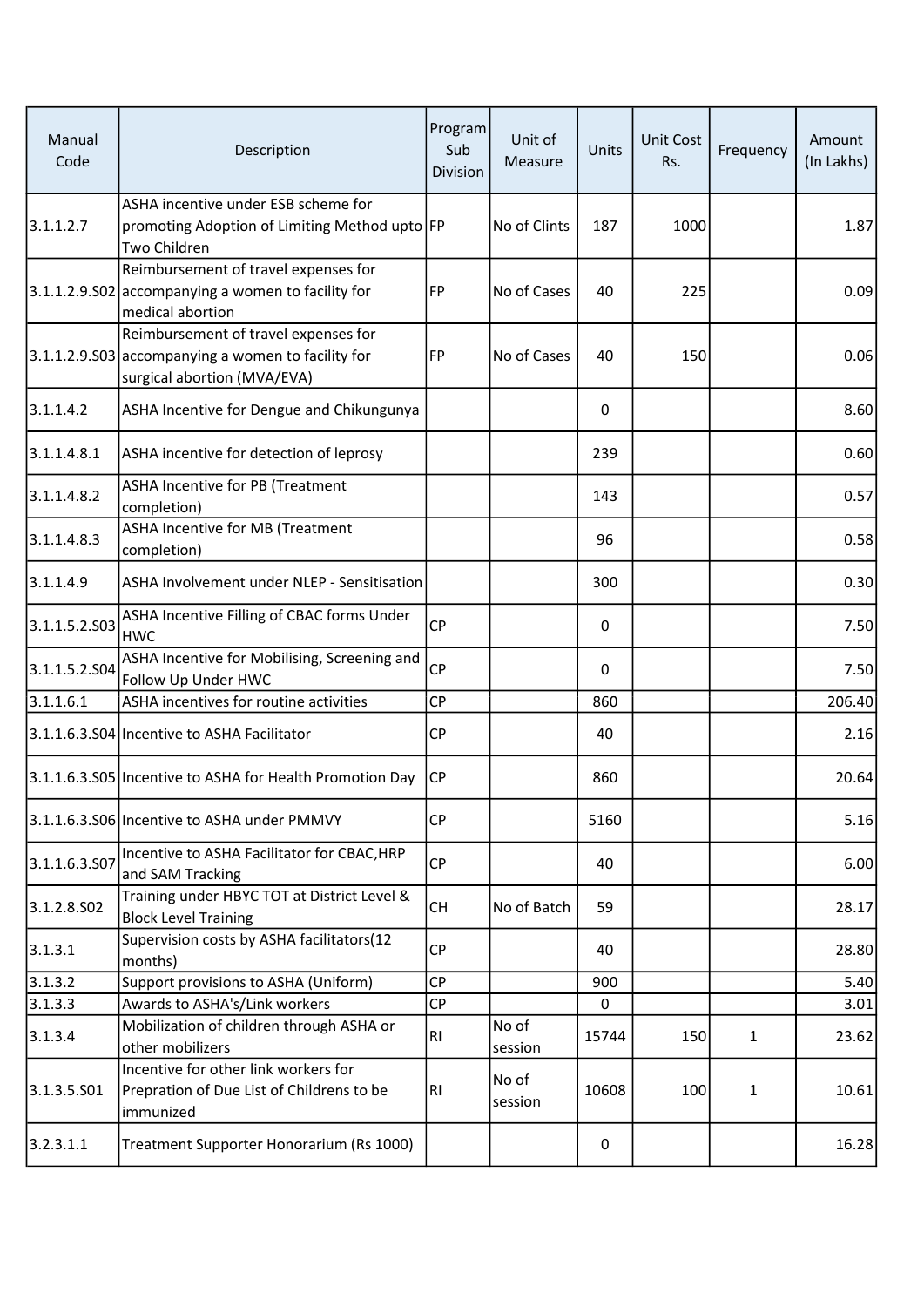| Manual<br>Code | Description                                                                                                                 | Program<br>Sub<br>Division  | Unit of<br>Measure            | Units          | <b>Unit Cost</b><br>Rs. | Frequency    | Amount<br>(In Lakhs) |
|----------------|-----------------------------------------------------------------------------------------------------------------------------|-----------------------------|-------------------------------|----------------|-------------------------|--------------|----------------------|
| 3.2.3.1.2      | Treatment Supporter Honorarium (Rs 5000)                                                                                    |                             |                               | 0              |                         |              | 2.47                 |
| 3.2.3.1.3      | Incentive for informant (Rs 500)                                                                                            |                             |                               | 0              |                         |              | 1.83                 |
| 3.2.3.4.S01    | Incentive for community<br>volunteers/supervisors /LT etc undertaking<br><b>ACF</b>                                         |                             |                               | 0              |                         |              | 19.36                |
| 3.2.5.2.1      | Dengue & Chikungunya: Vector Control,<br>environmental management & fogging<br>machine                                      |                             |                               | 0              |                         |              | 12.98                |
| 3.3.3.2        | Training of PRI's representatives/ Police<br>personnel/ Teachers/ Transport personnel/<br>NGO personnel/ other stakeholders |                             |                               | 0              |                         |              | 0.30                 |
| 3.3.4.S01      | <b>AAA Platform</b>                                                                                                         |                             |                               | 1747           |                         |              | 7.86                 |
| 4.1.3          | <b>Community Health Centers</b>                                                                                             | <b>CP</b>                   |                               | 6              |                         |              | 15.00                |
| 4.1.4          | <b>Primary Health Centers</b>                                                                                               | <b>CP</b>                   |                               | 25             |                         |              | 21.88                |
| 4.1.5          | Sub Centers                                                                                                                 | <b>CP</b>                   |                               | 177            |                         |              | 21.24                |
| 4.1.6          | Village Health Sanitation & Nutrition<br>Committee                                                                          | <b>CP</b>                   |                               | 295            |                         |              | 17.70                |
| 4.1.7.S01      | H&WC Additional Untied Grant-SC                                                                                             | <b>CP</b>                   |                               | $\mathbf 0$    |                         |              | 12.30                |
| 4.1.7.S02      | H&WC Additional Untied Grant-PHC                                                                                            | <b>CP</b>                   |                               | 0              |                         |              | 8.50                 |
| 5.1.1.2.8      | Infrastructure strengthening of SC to H&WC                                                                                  | <b>CP</b>                   |                               | 0              |                         |              | 357.00               |
| 5.3.3          | Blood bank/ Blood storage/ Day care centre<br>for hemoglobinopathies                                                        | <b>BLOOD</b><br><b>CELL</b> |                               | 0              |                         |              | 0.50                 |
| 5.3.9          | Safety Pits                                                                                                                 | R <sub>l</sub>              | No.                           | $\overline{7}$ | 6000                    | $\mathbf{1}$ | 0.42                 |
| 5.3.14         | Civil Works under RNTCP                                                                                                     | CD                          |                               | 0              |                         |              | 2.74                 |
| 6.1.1.1.1      | MVA / EVA for Safe Abortion services                                                                                        | FP/CAC                      | No of MVA/<br><b>EVA kits</b> | 20             | 3000                    |              | 0.60                 |
| 6.1.1.2.3 S01  | Procurement Of Equipment for Skill Lab<br>Under SAANS at District Level                                                     | <b>CH</b>                   | No of<br>Equipment            | 1              |                         |              | 2.50                 |
| 6.1.1.2.3.502  | Procurement Of Hand held Pulse Oximeter<br>and nebulizer under SAANS at District Level                                      | <b>CH</b>                   | No of<br>Equipment            | 24             |                         |              | 2.16                 |
| 6.1.1.3.1      | <b>NSV</b> kits                                                                                                             | <b>FP</b>                   |                               | $\overline{2}$ | 1000                    |              | 0.02                 |
| 6.1.1.3.3      | Minilap kits                                                                                                                | FP                          | No of<br>Minilap kits         | $\overline{2}$ | 3000                    |              | 0.06                 |
| 6.1.1.3.5      | <b>PPIUCD forceps</b>                                                                                                       | <b>FP</b>                   | No of Kallys<br>forceps       | 10             | 1000                    |              | 0.10                 |
| 6.1.1.5.1      | Equipment for Mobile health teams                                                                                           | <b>RBSK</b>                 | No of teams                   | 8              | 5000                    | 1            | 0.40                 |
| 6.1.1.17.1     | Equipments                                                                                                                  |                             |                               | 0              |                         |              | 0.05                 |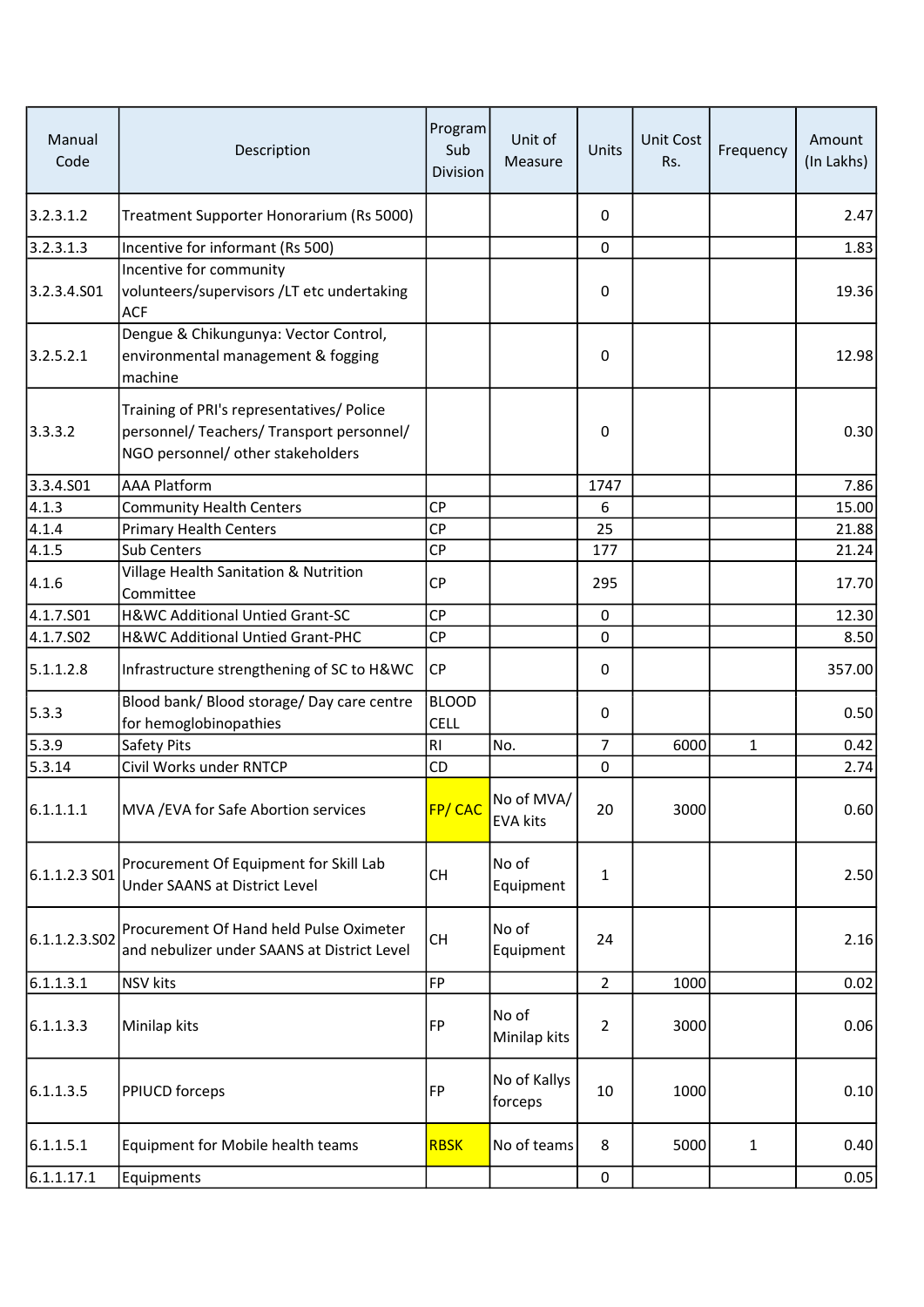| Manual<br>Code | Description                                                                                 | Program<br>Sub<br>Division | Unit of<br>Measure      | Units       | <b>Unit Cost</b><br>Rs. | Frequency    | Amount<br>(In Lakhs) |
|----------------|---------------------------------------------------------------------------------------------|----------------------------|-------------------------|-------------|-------------------------|--------------|----------------------|
| 6.1.1.18.1     | Procurement of Equipment                                                                    |                            |                         | $\mathbf 0$ |                         |              | 1.50                 |
| 6.1.1.19.3     | Grant-in-aid for Vision Centre (PHC) (Govt.)                                                |                            |                         | 0           |                         |              | 1.00                 |
| 6.1.1.21.4     | Non-recurring GIA: Machinery & Equipment<br>for CHC                                         |                            |                         | $\mathbf 0$ |                         |              | 2.50                 |
| 6.1.2.3.1      | <b>MCR</b>                                                                                  |                            |                         | 100         |                         |              | 0.40                 |
| 6.1.2.3.2      | Aids/Appliance                                                                              |                            |                         | 0           |                         |              | 0.17                 |
| 6.1.2.5.1      | Tablets; software for H&WC and ANM/ MPW CP                                                  |                            |                         | 0           |                         |              | 0.85                 |
| 6.1.3.1.3      | <b>Equipment Maintenance</b>                                                                |                            |                         | $\mathbf 0$ |                         |              | 1.41                 |
| 6.2.1.2        | Drugs for Safe Abortion (MMA)                                                               | FP/ CAC                    | No of<br><b>Tablets</b> | 300         |                         |              | 0.04                 |
| 6.2.1.7.5.S01  | Drugs & Consumables Normal Delivery L1<br>Facility                                          | MH                         | No of<br>benificieries  | 100         | 100                     |              | 0.02                 |
| 6.2.1.7.5.S02  | Drugs & Consumables Normal Delivery L2<br>Facility                                          | MH                         | No of<br>benificieries  | 5800        | 200                     | 1            | 2.32                 |
| 6.2.1.7.5.503  | Drugs & Consumables Normal Delivery L3<br>Facility                                          | MH                         | No of<br>benificieries  | 4100        | 300                     | 1            | 3.28                 |
| 6.2.1.7.5.S08  | Drugs & Consumables Safe Dilivery Kit for<br><b>HIV infected Pregnant Women</b>             | MH                         | No of<br>benificieries  | 20          | 1500                    | 1            | 0.30                 |
| 6.2.2.9        | AEFI kit under RI Program                                                                   | RI                         | No.                     | 25          | 200                     | $\mathbf{1}$ | 0.05                 |
| 6.2.5.1        | Medicine for Mobile health team                                                             | <b>RBSK</b>                | No of teams             | 8           | 5000                    | 1            | 0.40                 |
| 6.2.6.4        | Replenishment of ASHA HBNC kits                                                             | <b>CP</b>                  |                         | 812         |                         |              | 1.22                 |
| 6.2.8.1        | Red/Black plastic bags et                                                                   | RI                         | No of<br>session        | 19680       | 10                      | $\mathbf{1}$ | 1.97                 |
| 6.2.8.2        | Bleach/Hypochlorite solution/ Twin bucket<br>and hub cutter                                 | <b>RI</b>                  |                         | 9           |                         |              | 0.14                 |
| 6.2.9.1        | AYUSH drugs for DH / CHC / PHC                                                              | AYUSH                      |                         | 9           |                         |              | 4.50                 |
| 6.2.12.1       | Chloroquine phosphate tablets                                                               |                            |                         | 0           |                         |              | 0.20                 |
| 6.2.12.2       | Primaquine tablets 2.5 mg                                                                   |                            |                         | $\mathbf 0$ |                         |              | 0.10                 |
| 6.2.12.3       | Primaquine tablets 7.5 mg                                                                   |                            |                         | 0           |                         |              | 0.20                 |
| 6.2.13.1       | Supportive drugs, lab. Reagents                                                             |                            |                         | 0           |                         |              | 0.68                 |
| 6.2.14.1       | <b>Laboratory Materials</b>                                                                 |                            |                         | 0           |                         |              | 9.44                 |
| 6.2.14.2       | Procurement of Drugs                                                                        |                            |                         | 0           |                         |              | 4.88                 |
| 6.2.15.1       | Assistance for consumables/drugs/medicines<br>to the Govt./District Hospital for Cat sx etc | <b>NCD</b>                 |                         | 0           |                         |              | 6.17                 |
| 6.2.18.1       | Procurement of medicine & consumables for<br><b>TCC under NTCP</b>                          |                            |                         | 0           |                         |              | 2.00                 |
| 6.2.19.1       | Drugs & supplies for District NCD Clinic                                                    |                            |                         | 0           |                         |              | 12.00                |
| 6.2.19.3       | Drugs & supplies for CHC NCD Clinic                                                         |                            |                         | $\mathsf 0$ |                         |              | 10.00                |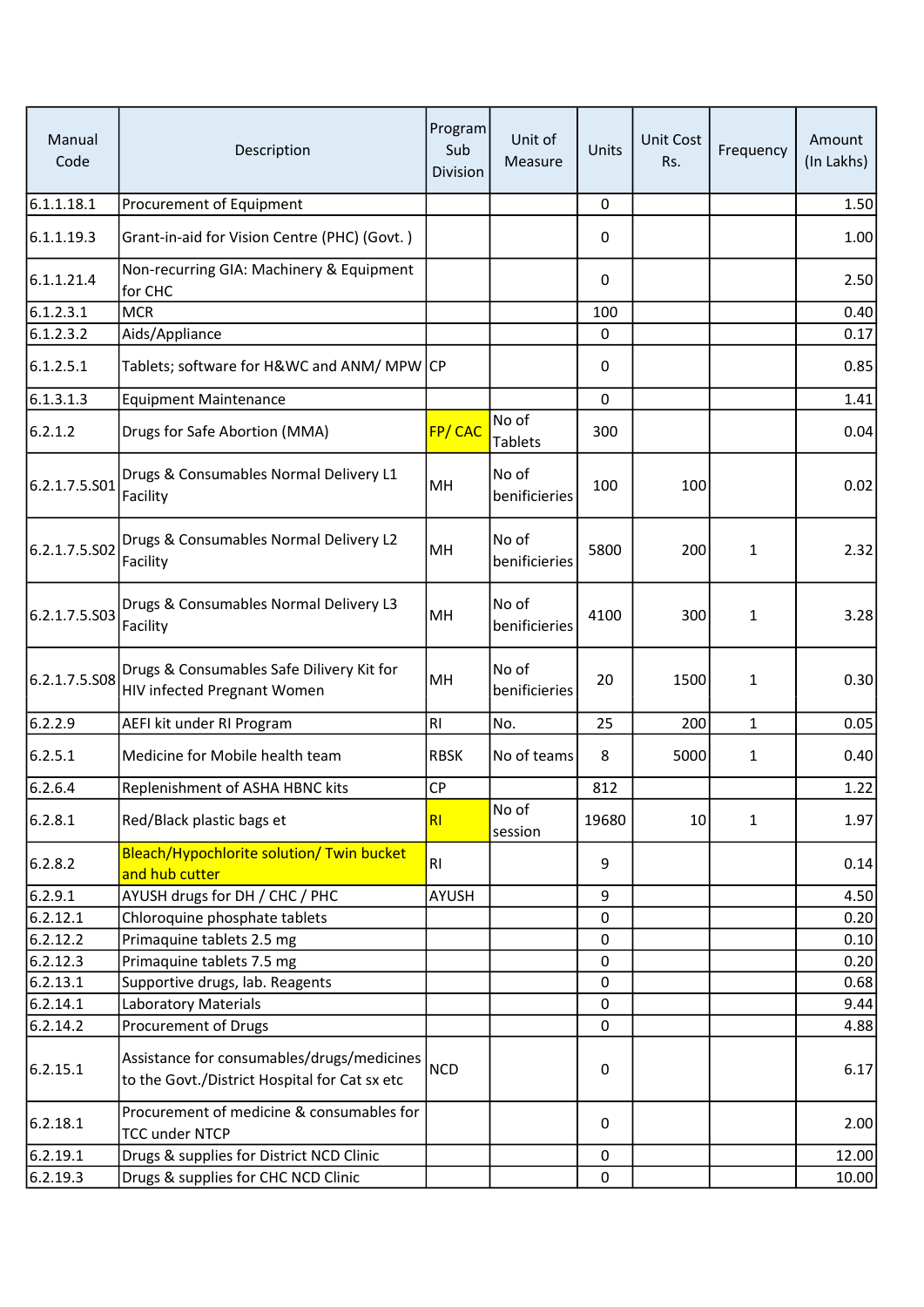| Manual<br>Code            | Description                                                                            | Program<br>Sub<br>Division | Unit of<br>Measure     | Units          | <b>Unit Cost</b><br>Rs. | Frequency    | Amount<br>(In Lakhs) |
|---------------------------|----------------------------------------------------------------------------------------|----------------------------|------------------------|----------------|-------------------------|--------------|----------------------|
| 6.2.19.4                  | Drugs & supplies for PHC level                                                         |                            |                        | 0              |                         |              | 6.00                 |
| 6.2.19.5                  | Drugs & supplies for Sub-Centre level                                                  |                            |                        | $\Omega$       |                         |              | 18.50                |
| 6.2.22.1                  | Cost of Lab recurring expences for H & WC                                              | <b>CP</b>                  |                        | 0              |                         |              | 17.40                |
| 6.4.3.S01                 | Free Diagnostics for Pregnant women under<br>JSSK - USG on PPP for PMSMA               | MH                         | No of USG              | 1100           | 300                     | $\mathbf{1}$ | 3.30                 |
| 6.4.3.SO <sub>2</sub>     | Free Diagnostics for Pregnant women under<br>JSSK- AVD for for HIV & Syphilis at VHNDs | MH                         | No of AVD              | 197            | 25                      | 1            | 5.12                 |
| 6.4.3.S03                 | Free Diagnostics for Pregnant women under<br>JSSK-MH                                   | <b>MH</b>                  | No of<br>benificieries | 32000          | 200                     | $\mathbf{1}$ | 10.24                |
| 6.4.4                     | Free Diagnostics for Sick infants under JSSK                                           | <b>CH</b>                  | No of units            | $\mathbf{1}$   |                         |              | 1.20                 |
| 6.5.1                     | <b>Procurement of Vehicles</b>                                                         |                            |                        | 0              |                         |              | 1.95                 |
| 7.5.2                     | Any Other                                                                              |                            |                        | $\mathbf 0$    |                         |              | 3.26                 |
| 8.1.1.1                   | ANMs                                                                                   | MH                         |                        | 101            |                         |              | 218.81               |
| 8.1.1.2.S05               | <b>Staff Nurses-MH</b>                                                                 | MH                         |                        | 27             |                         |              | 90.78                |
| 8.1.1.2.511               | Staff Nurse - HWC                                                                      | <b>CP</b>                  |                        | $\pmb{0}$      |                         |              | 35.73                |
| 8.1.1.5.504               | Laboratory Technicians - RNTCP                                                         |                            |                        | 0              |                         |              | 33.15                |
| 8.1.1.6.505               | OT Technician                                                                          | <b>MH</b>                  |                        | $\overline{2}$ |                         |              | 5.04                 |
| 8.1.1.12                  | Others (Para Medical Worker)-NLEP                                                      | CD                         |                        | 0              |                         |              | 3.09                 |
| 8.1.2.1.504               | Obstetricians and Gynaecologists -MH                                                   | MH                         |                        | $\overline{2}$ |                         |              | 14.40                |
| 8.1.2.3.505               | Anaesthetists - MH                                                                     | MH                         |                        | $\mathbf{1}$   |                         |              | 7.20                 |
| 8.1.3.10.501              | FRU Operationalization for Gynae &<br>anesthetist specialist on call from govt sector  | MН                         | No of C-<br>section    | 4              | 3000                    | $\mathbf{1}$ | 0.12                 |
| 8.1.3.10.S02              | <b>FRU Operationalization Gynecologists</b><br>specialist on call from pvt sector      | MH                         | No of C-<br>section    | 2              | 4500                    | 1            | 0.09                 |
| 8.1.3.10.S03              | FRU Operationalization anesthetist specialist<br>on call for from pvt sector           | MH                         | No of C-<br>section    | $\overline{2}$ | 3000                    | $\mathbf{1}$ | 0.06                 |
| 8.1.5.503                 | <b>Medical Officers -MH</b>                                                            | MH                         |                        | $\overline{3}$ |                         |              | 15.99                |
| 8.1.5.506                 | <b>Medical Officers -CD-RNTCP</b>                                                      | CD                         |                        | 0              |                         |              | 11.00                |
| 8.1.6.1                   | <b>AYUSH MOs</b>                                                                       | <b>AYUSH</b>               |                        | 9              |                         |              | 44.03                |
| 8.1.6.2                   | Pharmacist - AYUSH                                                                     | <b>AYUSH</b>               |                        | $\overline{3}$ |                         |              | 4.75                 |
| 8.1.7.1.1                 | MOs-AYUSH                                                                              | <b>RBSK</b>                |                        | 11             |                         |              | 48.20                |
|                           | 8.1.7.1.2.S02 MOs-Dental MO/ BDS                                                       | <b>RBSK</b>                |                        | 5              |                         |              | 33.98                |
| 8.1.7.1.3                 | <b>Staff Nurse</b>                                                                     | <b>RBSK</b>                |                        | 5              |                         |              | 16.02                |
| 8.1.7.1.4                 | ANM                                                                                    | <b>RBSK</b>                |                        | 3              |                         |              | 5.07                 |
|                           | 8.1.7.1.5.S01 Para Medical Worker                                                      | <b>RBSK</b>                |                        | 5              |                         |              | 11.53                |
| 8.1.7.1.5.S02 Pharmacists |                                                                                        | <b>RBSK</b>                |                        | 3              |                         |              | 6.24                 |
| 8.1.8.2                   | <b>Staff Nurse</b>                                                                     | <b>CH</b>                  |                        | 4              |                         |              | 7.38                 |
| 8.1.8.5                   | Feeding demonstrator for NRC                                                           | <b>CH</b>                  |                        | $\mathbf{1}$   |                         |              | 0.50                 |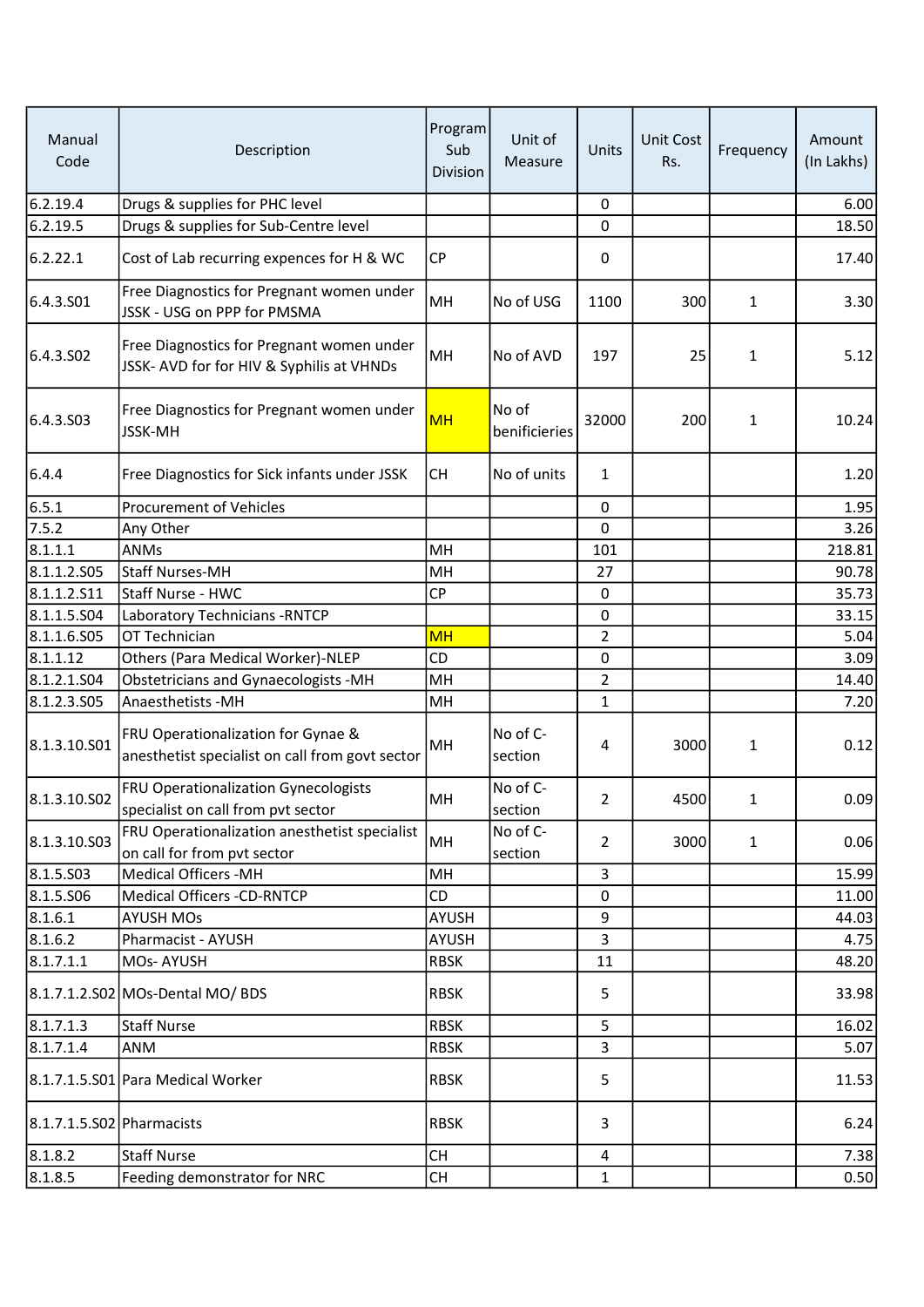| Manual<br>Code    | Description                                                               | Program<br>Sub<br>Division | Unit of<br>Measure | Units          | <b>Unit Cost</b><br>Rs. | Frequency    | Amount<br>(In Lakhs) |
|-------------------|---------------------------------------------------------------------------|----------------------------|--------------------|----------------|-------------------------|--------------|----------------------|
| 8.1.9.1           | Paediatrician                                                             | <b>CH</b>                  |                    | $\overline{3}$ |                         |              | 45.00                |
| 8.1.9.3.S01       | Staff Nurse - SNCU/KMC                                                    | <b>CH</b>                  |                    | 12             |                         |              | 29.14                |
| 8.1.9.3.502       | <b>Staff Nurse -NBSU</b>                                                  | CH                         |                    | 3              |                         |              | 8.70                 |
| 8.1.9.6.502       | Others- SNCU Staff (Ward Aaya/ Cleaner/<br>Security Guard)                | <b>CH</b>                  |                    | 9              |                         |              | 12.43                |
| 8.1.9.6.503       | Others- SNCU Staff DEO                                                    | <b>CH</b>                  |                    | 1              |                         |              | 2.14                 |
| 8.1.12.1          | Mid-level Service Provider                                                | <b>CP</b>                  |                    | 0              |                         |              | 67.65                |
| 8.1.12.2          | Performance incentive for Mid-level service<br>providers                  | <b>CP</b>                  |                    | 0              |                         |              | 57.60                |
| 8.1.13.10         | TBHV-CD-RNTCP                                                             | CD                         |                    | 0              |                         |              | 19.65                |
| 8.1.13.22.SO<br>7 | Rogi Sahayata Kendra Manager                                              | QA                         |                    | 1              |                         |              | 2.68                 |
| 8.1.13.22.51<br>3 | Rogi Sahayata Kendra Operator                                             | QA                         |                    | 1              |                         |              | 1.52                 |
|                   | 8.1.16.2.S01 Cold Chain Handlers                                          | <b>RI</b>                  |                    | 0              |                         |              | 2.01                 |
|                   | 8.1.16.6.S02   Data Entry Operator CD-RCP                                 | CD.                        |                    | 0              |                         |              | 0.25                 |
|                   | 8.1.16.7.S05 Cleaner - NRC                                                | <b>CH</b>                  |                    | 1              |                         |              | 1.44                 |
| 8.4.7             | Incentive to provider for PPIUCD services<br>@Rs 150 per PPIUCD insertion | <b>FP</b>                  | No of Clints       | 2085           | 150                     |              | 3.13                 |
| 8.4.8             | Incentive to provider for PAIUCD Services<br>@Rs 150 per PAIUCD insertion | <b>FP</b>                  | No of Clints       | 10             | 150                     |              | 0.02                 |
| 8.4.9             | Team based incentives for Health & Wellness<br>Centers (H&WC Sub Center)  | CP                         |                    | 0              |                         |              | 42.24                |
| 8.4.10            | Team based incentives for Health & Wellness<br>Centers (H&WC PHC)         | <b>CP</b>                  |                    | 0              |                         |              | 23.12                |
| 8.4.12.S01        | HRP identification and follow up for ANM                                  | MH                         | No of HRP          | 750            | 200                     | $\mathbf{1}$ | 1.50                 |
| 8.4.12.S04        | RI Cold chain handlers incentive                                          | RI                         | No                 | 8              | 2400                    | 12           | 2.30                 |
| 9.1.6.1           | Development/ translation and duplication of<br>training materials         | CH                         | No of<br>Module    | 340            | 100                     | $\mathbf{1}$ | 0.34                 |
| 9.2.3.S03         | Incentive for Program Coordination to (HoD<br>OBG/Principal)              | MH                         |                    | 0              |                         |              |                      |
| 9.5.1.21          | <b>Onsite Mentoring for DAKSHATA</b>                                      |                            |                    | $\mathbf{1}$   |                         |              | 1.20                 |
| 9.5.2.2.501       | State and District Lanch of SAANS                                         | CH                         | No.                | 1              |                         |              | 0.50                 |
| 9.5.2.2.502       | State and District Planning and Review<br>Meeting of SAANS                | <b>CH</b>                  | No.                | 1              |                         |              | 0.20                 |
| 9.5.2.19          | Orientation on National Deworming Day                                     | <b>RKSK</b>                |                    | $\overline{2}$ |                         |              | 1.11                 |
|                   | 9.5.2.24.S02 District Training of SAANS                                   | CH                         |                    | 6              |                         |              | 1.99                 |
|                   | 9.5.2.25.S01 One day Orientation Training for IDCF                        | CH                         | No of<br>district  | 1              | 150000                  | $\mathbf{1}$ | 1.50                 |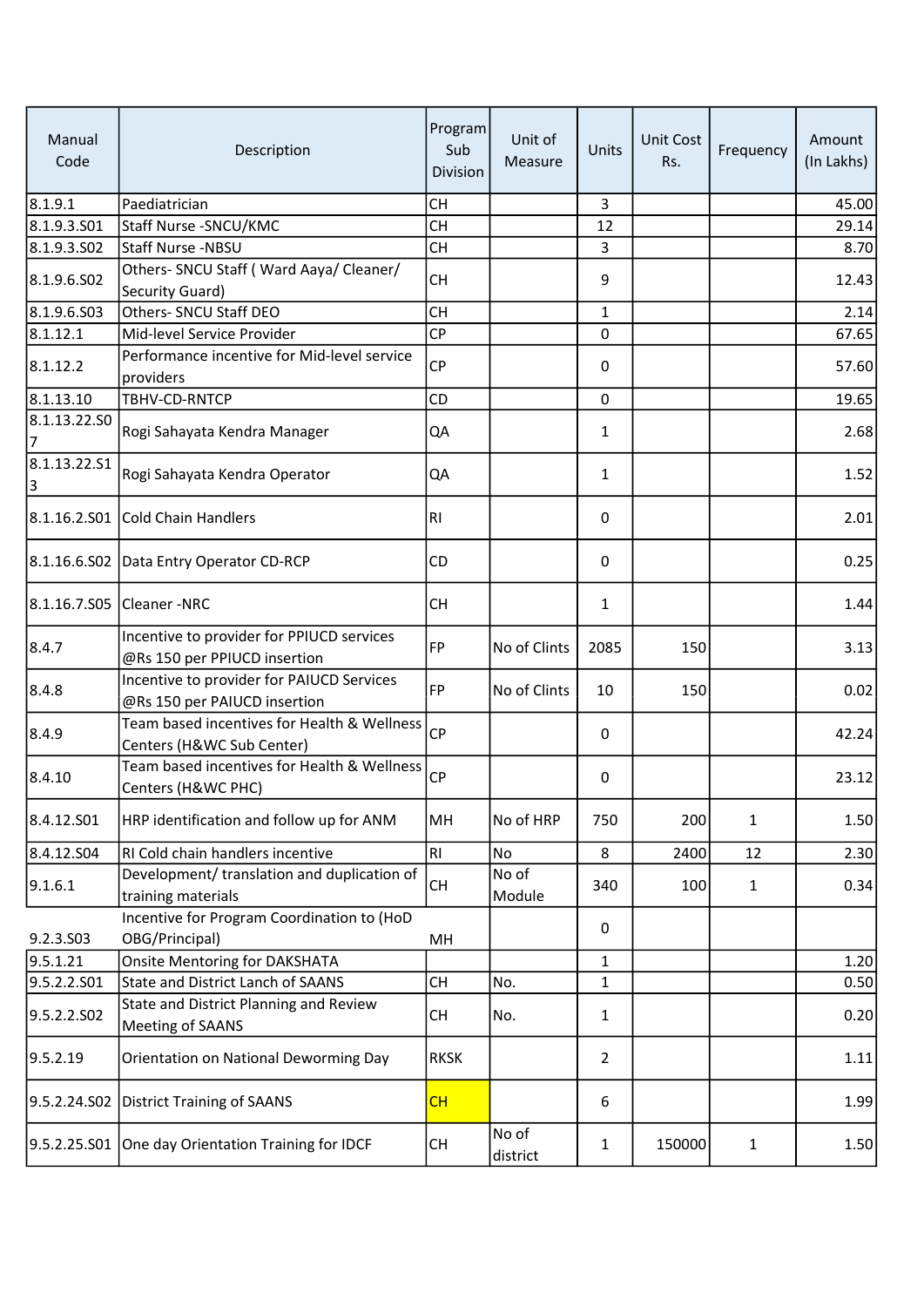| Manual<br>Code | Description                                                                                   | Program<br>Sub<br>Division | Unit of<br>Measure      | Units        | <b>Unit Cost</b><br>Rs. | Frequency    | Amount<br>(In Lakhs) |
|----------------|-----------------------------------------------------------------------------------------------|----------------------------|-------------------------|--------------|-------------------------|--------------|----------------------|
| 9.5.3.1.S03    | District Level One Day Orientation of newly<br>recruited ANM/SN ON Family Planning<br>Schemes | FP                         | No of<br>Meetings       | $\mathbf{1}$ | 3000                    |              | 0.03                 |
| 9.5.3.2.SO2    | <b>District Level Dissemination Workshop</b>                                                  | FP                         | No of<br>workshops      | $\mathbf{1}$ | 10000                   |              | 0.10                 |
| 9.5.3.23       | Training of AYUSH doctors (Injectible<br>Contraceptive Trainings)                             | <b>FP</b>                  | No of<br><b>Batches</b> | $\mathbf{1}$ | 22800                   |              | 0.23                 |
| 9.5.3.24       | Training of Nurses (Staff Nurse/LHV/ANM)<br>(Injectible Contraceptive Trainings)              | FP                         | No of<br><b>Batches</b> | 5            | 35800                   |              | 1.79                 |
| 9.5.4.10       | <b>WIFS trainings (Block)</b>                                                                 | <b>RKSK</b>                | No of Batch             | 5            | 3000                    | $\mathbf{1}$ | 0.15                 |
| 9.5.4.13.3     | Any other (please specify) Anemia Free<br>Adolcent event at Inter Collages                    | <b>RKSK</b>                | No of event             | 10           | 5000                    | $\mathbf{1}$ | 0.50                 |
| 9.5.5.1        | RBSK Training - Training of Mobile health<br>team - technical and managerial (5 days)         | <b>RBSK</b>                | No of batch             | $\mathbf{1}$ | 15450                   | $\mathbf{1}$ | 0.15                 |
|                | 9.5.10.1.S01 Training under Immunisation-Data Handler                                         | R1                         |                         | 0            |                         |              | 0.04                 |
|                | 9.5.10.1.S04 Training under Immunisation-CCH                                                  | RI                         |                         | 0            |                         |              | 0.30                 |
| 9.5.12.1       | Training / Capacity Building (Malaria)                                                        | CD                         |                         | $\mathbf 0$  |                         |              | 3.99                 |
| 9.5.14.1       | <b>Trainings under RNTCP</b>                                                                  | CD                         |                         | $\pmb{0}$    |                         |              | 1.63                 |
| 9.5.14.2       | <b>CME</b> (Medical Colleges)                                                                 | CD                         |                         | 0            |                         |              | 4.80                 |
| 9.5.17.1       | Training of doctors and staff at DH Level<br>under NPHCE                                      | <b>NCD</b>                 |                         | 0            |                         |              | 0.80                 |
| 9.5.18.1.1     | Orientation of Stakeholder organizations                                                      | <b>NCD</b>                 |                         | 0            |                         |              | 0.40                 |
| 9.5.18.1.2     | Training of Health Professionals                                                              | <b>NCD</b>                 |                         | $\mathbf 0$  |                         |              | 0.40                 |
| 9.5.18.1.3     | <b>Orientation of Law Enforcers</b>                                                           | <b>NCD</b>                 |                         | 0            |                         |              | 0.60                 |
| 9.5.18.1.4     | Other Trainings/Orientations - sessions<br>incorporated in other's training                   | <b>NCD</b>                 |                         | 0            |                         |              | 1.30                 |
| 9.5.19.2       | District NCD Cell                                                                             | <b>NCD</b>                 |                         | 0            |                         |              | 3.00                 |
| 9.5.25.3       | Kayakalp Trainings                                                                            | QA                         | <b>Batch</b>            | $\mathbf{1}$ | 33000                   | $\mathbf{1}$ | 0.33                 |
| 9.5.26.2       | Training cum review meeting for HMIS &<br>MCTS at District level                              | <b>MIS</b>                 |                         | 0            |                         |              | 0.26                 |
| 9.5.26.3       | Training cum review meeting for HMIS &<br>MCTS at Block level                                 | <b>MIS</b>                 |                         | 0            |                         |              | 1.26                 |
|                | 9.5.27.4.S01 Cost of Yoga Sessions                                                            | <b>CP</b>                  |                         | 0            |                         |              | 3.68                 |
| 4.02           | 9.5.29.13.SO Scaling up Nurse Mentoring Program<br>Honorarium                                 | MH                         |                         | 4            |                         |              | 2.40                 |
| 4.03           | 9.5.29.13.SO Scaling up Nurse Mentoring Program Yearly<br>TA DA                               | MH                         |                         | 4            |                         |              | 0.12                 |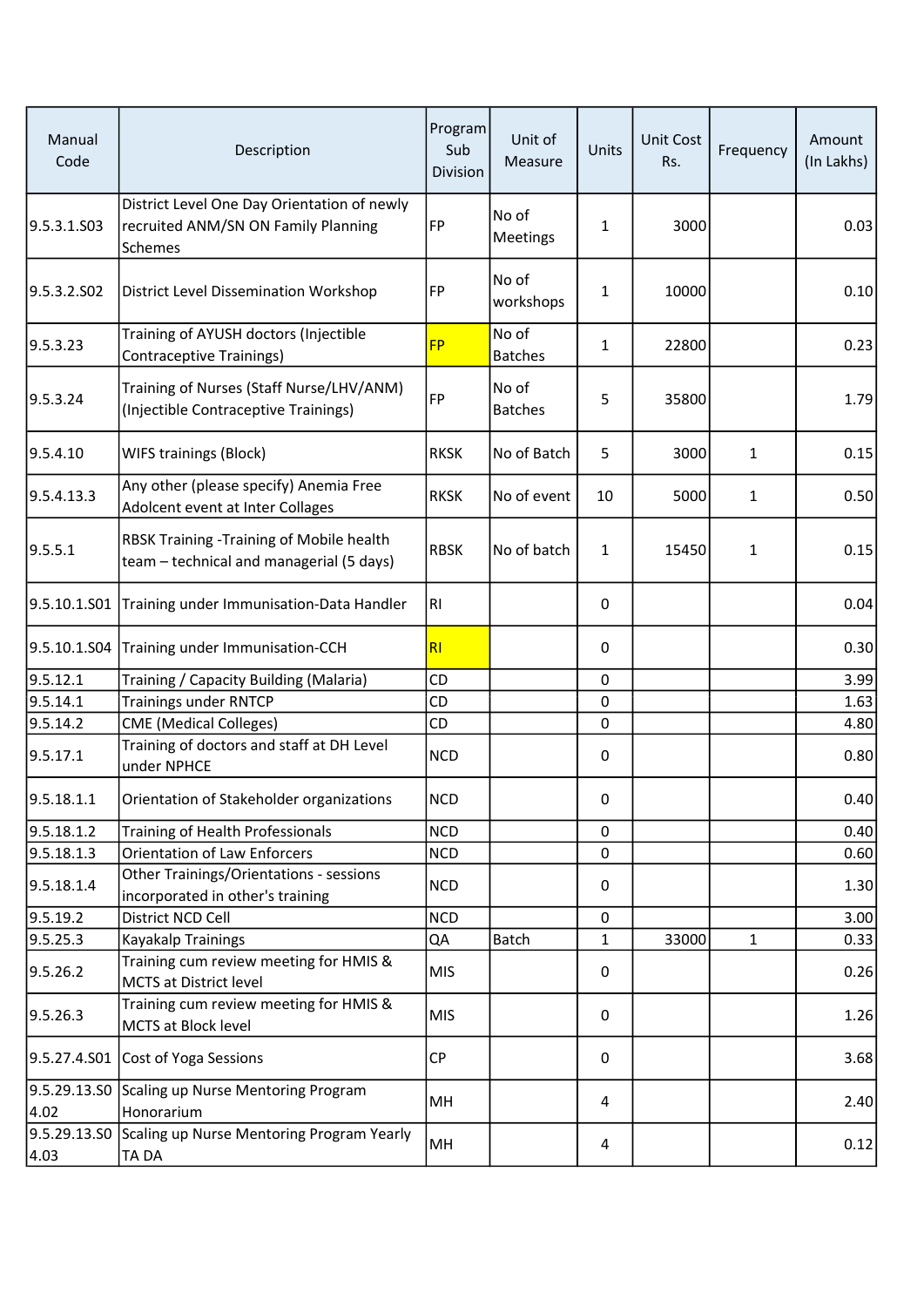| Manual<br>Code       | Description                                                                              | Program<br>Sub<br>Division | Unit of<br>Measure    | Units          | <b>Unit Cost</b><br>Rs. | Frequency    | Amount<br>(In Lakhs) |
|----------------------|------------------------------------------------------------------------------------------|----------------------------|-----------------------|----------------|-------------------------|--------------|----------------------|
| 4.04                 | 9.5.29.13.SO Scaling up Nurse Mentoring Program<br>Register                              | MН                         |                       | 4              |                         |              | 0.01                 |
| 9.5.29.13.SO<br>4.05 | Scaling up Nurse Mentoring Program Mini<br>Skill Lab                                     | MH                         |                       | 4              |                         |              | 4.00                 |
| 10.1.1               | Maternal Death Review (both in institutions<br>and community)                            | MH                         | No of<br><b>CBMDR</b> | 39             | 600                     | $\mathbf{1}$ | 0.23                 |
| 11.3                 | Targeting Naturally Occurring Gathering of<br>People/Health Mela                         |                            |                       | 1              |                         |              | 1.00                 |
| 11.5.1               | Media Mix of Mid Media/ Mass Media                                                       | <b>IEC</b>                 |                       | $\overline{2}$ |                         |              | 0.60                 |
| 11.5.4.S02           | Celebration of New Born Care Week                                                        | <b>CH</b>                  | No of<br>district     | 1              | 50000                   | $\mathbf{1}$ | 0.50                 |
| 11.5.4.S03           | <b>Celebration of Breastfeeding Week</b>                                                 | <b>CH</b>                  | No of<br>district     | 1              | 40000                   | $\mathbf{1}$ | 0.40                 |
| 11.5.4.S05           | District Level IEC/BCC Activity Under SAANS                                              | <b>CH</b>                  | No.                   | $\mathbf{1}$   | 200000                  |              | 2.00                 |
| 11.6.3               | IEC & promotional activities for World<br>Population Day celebration                     | <b>IEC/FP</b>              | No of<br>events       | 5              |                         |              | 1.16                 |
| 11.6.4               | IEC & promotional activities for Vasectomy<br>Fortnight celebration                      | <b>IEC/FP</b>              | No of<br>events       | 5              |                         |              | 0.56                 |
| 11.8.2               | Any other IEC/BCC activities (Wall Painting,<br>Banner & Poster)                         | <b>IEC</b>                 |                       | 0              |                         |              | 1.51                 |
| 11.9.1.S01           | Creating awareness on declining sex ratio<br>issue (PNDT)- Block Level                   | <b>IEC</b><br>/PNDT        | No of<br>Events       | 19             | 10000                   |              | 1.90                 |
| 11.9.1.S02           | Creating awareness on declining sex ratio<br>issue (PNDT)- District Level                | <b>IEC</b><br>/PNDT        | No of<br>Events       | $\mathbf{1}$   | 25000                   |              | 0.25                 |
| 11.14.1              | Health Education & Publicity for NIDDCP                                                  | <b>IEC</b>                 |                       | 0              |                         |              | 0.26                 |
| 11.15.1              | IEC/BCC for Malaria                                                                      | <b>IEC</b>                 |                       | $\pmb{0}$      |                         |              | 0.35                 |
| 11.15.2              | IEC/BCC for Social mobilization (Dengue and<br>Chikungunya)                              | <b>IEC</b>                 |                       | 0              |                         |              | 0.20                 |
| 11.16.1              | IEC/BCC: Mass media, Outdoor media, Rural<br>media, Advocacy media for NLEP              | <b>CD</b>                  |                       | 0              |                         |              | 0.98                 |
| 11.17.1              | ACSM (State & district)                                                                  | <b>IEC</b>                 |                       | $\mathbf 0$    |                         |              | 3.91                 |
| 11.19.1              | Translation of IEC material and distribution                                             | <b>IEC</b>                 |                       | 0              |                         |              | 0.50                 |
| 11.20.2              | Celebration of days-ie International Day for<br>older persons                            | <b>IEC</b>                 |                       | 0              |                         |              | 1.00                 |
| 11.21.1              | <b>IEC/SBCC for NTCP</b>                                                                 | <b>IEC</b>                 |                       | 0              |                         |              | 1.50                 |
| 11.22.2              | IEC/BCC for District NCD Cell                                                            | <b>IEC</b>                 |                       | 0              |                         |              | 0.50                 |
| 11.24.1              | IEC activities for Health & Wellness centre<br>(H&WC)                                    | <b>IEC</b>                 |                       | 0              |                         |              | 13.00                |
| 11.24.3.4            | State-level IEC Campaigns/Other IEC<br>Campaigns                                         | <b>IEC</b>                 |                       | 10             |                         |              | 2.40                 |
| 11.24.4.1            | IEC/BCC under NRCP: Rabies Awareness and<br>DO'S and Don'ts in the event of Animal Bites |                            |                       | $\pmb{0}$      |                         |              | 2.03                 |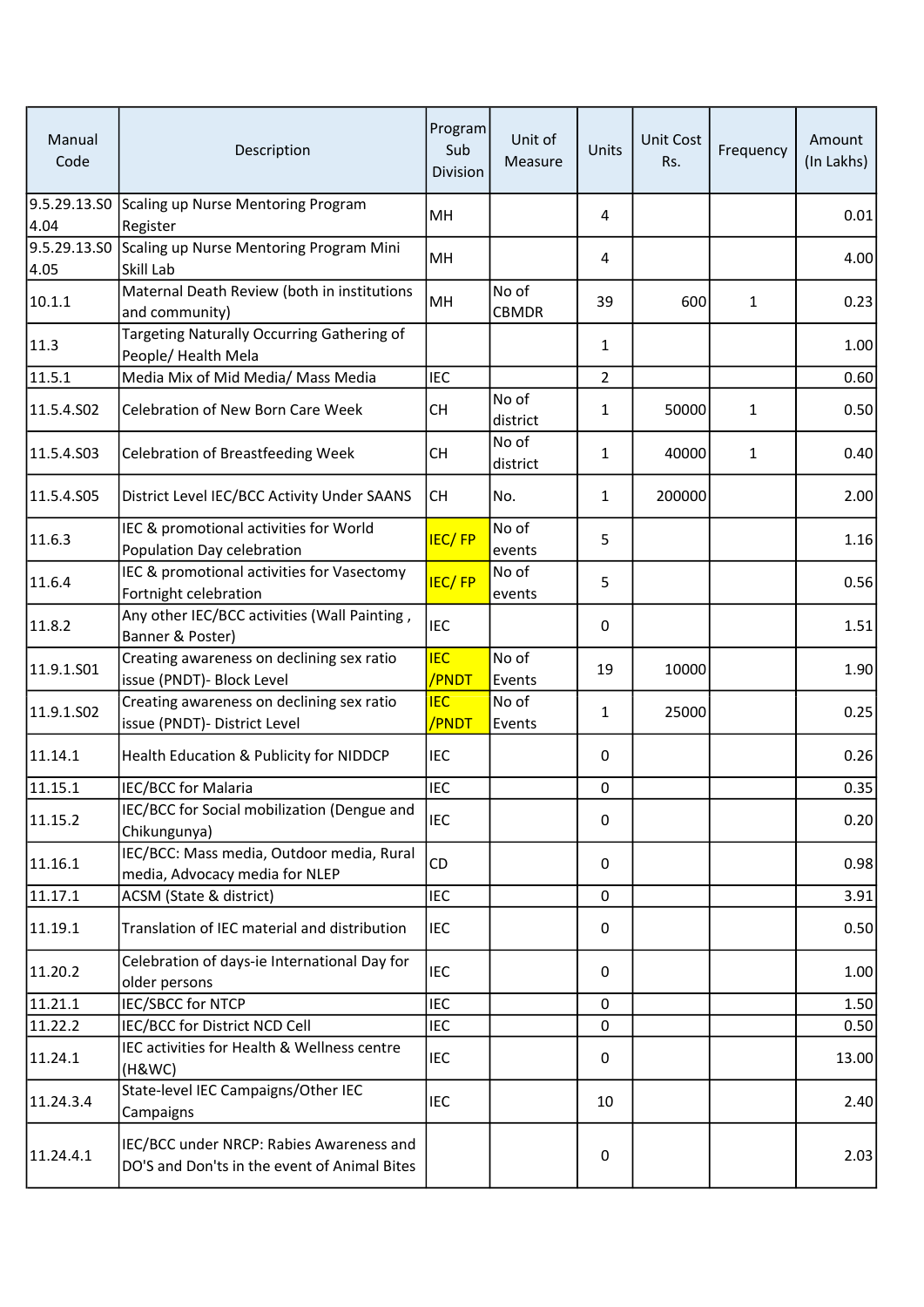| Manual<br>Code | Description                                                                                                                                           | Program<br>Sub<br>Division | Unit of<br>Measure   | Units          | <b>Unit Cost</b><br>Rs. | Frequency    | Amount<br>(In Lakhs) |
|----------------|-------------------------------------------------------------------------------------------------------------------------------------------------------|----------------------------|----------------------|----------------|-------------------------|--------------|----------------------|
| 12.1.1         | Printing of MDR formats                                                                                                                               | MH                         |                      | 80             |                         |              | 0.02                 |
| 12.1.2         | Printing of MCP cards, safe motherhood<br>booklets etc.                                                                                               | MH                         | No of cards          | 42851          | 17                      | $\mathbf{1}$ | 7.28                 |
| 12.1.3         | Printing of labor room registers and<br>casesheets/ LaQshya related printing                                                                          | MH                         | No of<br>casesheet   | 11000          | 10                      | $\mathbf{1}$ | 1.10                 |
| 12.1.5         | Any other (Printing of CAC Format)                                                                                                                    | FP/CAC                     | No of<br>formats     | 130            |                         |              | 0.20                 |
| 12.2.5         | Printing of compliance cards and reporting<br>formats for National Iron Plus Initiative-for 6-<br>59 months age group and for 5-10 years age<br>group | CH                         | No of<br>format      | 84360          | 1                       | $\mathbf{1}$ | 0.84                 |
| 12.2.6         | Printing of IEC materials and reporting<br>formats etc. for National Deworming Day                                                                    | <b>RKSK</b>                |                      | $\overline{2}$ |                         |              | 2.99                 |
| 12.2.7         | Printing of IEC Materials and monitoring<br>formats for IDCF                                                                                          | <b>CH</b>                  | No of<br>District    | $\mathbf{1}$   | 118000                  | $\mathbf{1}$ | 1.18                 |
| 12.2.10        | Printing (SNCU data management)                                                                                                                       | <b>CH</b>                  | No of SNCU           | $\mathbf{1}$   | 100000                  | $\mathbf{1}$ | 1.00                 |
| 12.2.11        | Printing of HBNC referral cards and other<br>formats                                                                                                  | <b>CH</b>                  | No. of<br>format     | ######         | 0.5                     | $\mathbf{1}$ | 1.25                 |
| 12.3.3         | Printing of FP Manuals, Guidelines, etc.                                                                                                              | FP                         | No of<br>formats     | 0              |                         |              | 1.08                 |
| 12.5.4         | Printing of RBSK card and registers                                                                                                                   | <b>RBSK</b>                | No of<br>children    | ######         |                         |              | 7.85                 |
| 12.5.6         | Any other (Printing of Banner and Sticker<br>under RBSK)                                                                                              | <b>RBSK</b>                |                      | 30             |                         |              | 0.03                 |
| 12.7.1         | Printing of ASHA diary                                                                                                                                | <b>CP</b>                  |                      | 900            |                         |              | 1.58                 |
| 12.7.2         | Printing of ASHA Modules and formats                                                                                                                  | СP                         |                      | $\mathbf 0$    |                         |              | 0.25                 |
| 12.7.3         | Printing of CBAC format                                                                                                                               | CP                         |                      | 0              |                         |              | 13.83                |
| 12.9.1         | Printing of HMIS Formats                                                                                                                              | <b>MIS</b>                 |                      | 0              |                         |              | 0.36                 |
| 12.9.3         | Printing of MCTS follow-up formats/ services<br>due list/ work plan                                                                                   | <b>MIS</b>                 |                      | 717            |                         |              | 0.26                 |
| 12.10.1        | Printing and dissemination of Immunization<br>cards, tally sheets, monitoring forms etc.                                                              | RI                         | No of<br>Benificiary | 44381          | 10                      | $\mathbf{1}$ | 4.44                 |
| 12.13.2        | Printing                                                                                                                                              | CD                         |                      | $\mathbf 0$    |                         |              | 1.43                 |
| 12.14.1        | Printing of Challan Books under NTCP                                                                                                                  |                            |                      | 0              |                         |              | 0.21                 |
| 12.17.5.S02    | Printing of form P,L, S under IDSP progrm                                                                                                             |                            |                      | 0              |                         |              | 0.34                 |
| 13.2.1         | Assessments                                                                                                                                           | QA                         |                      | $\overline{2}$ |                         |              | 0.20                 |
| 14.2.3.502     | Implementation of FP-LMIS District-<br><b>Transportation Cost</b>                                                                                     | FP                         | Lumpsump             | $\mathbf{1}$   |                         |              | 0.55                 |
| 14.2.4.1       | Alternative vaccine delivery in hard to reach<br>areas                                                                                                | RI                         | No of AVD            | 162            | 200                     | $\mathbf{1}$ | 0.32                 |
| 14.2.5         | Alternative Vaccine Delivery in other areas                                                                                                           | RI                         | No of AVD            | 19356          | 90                      |              | 17.42                |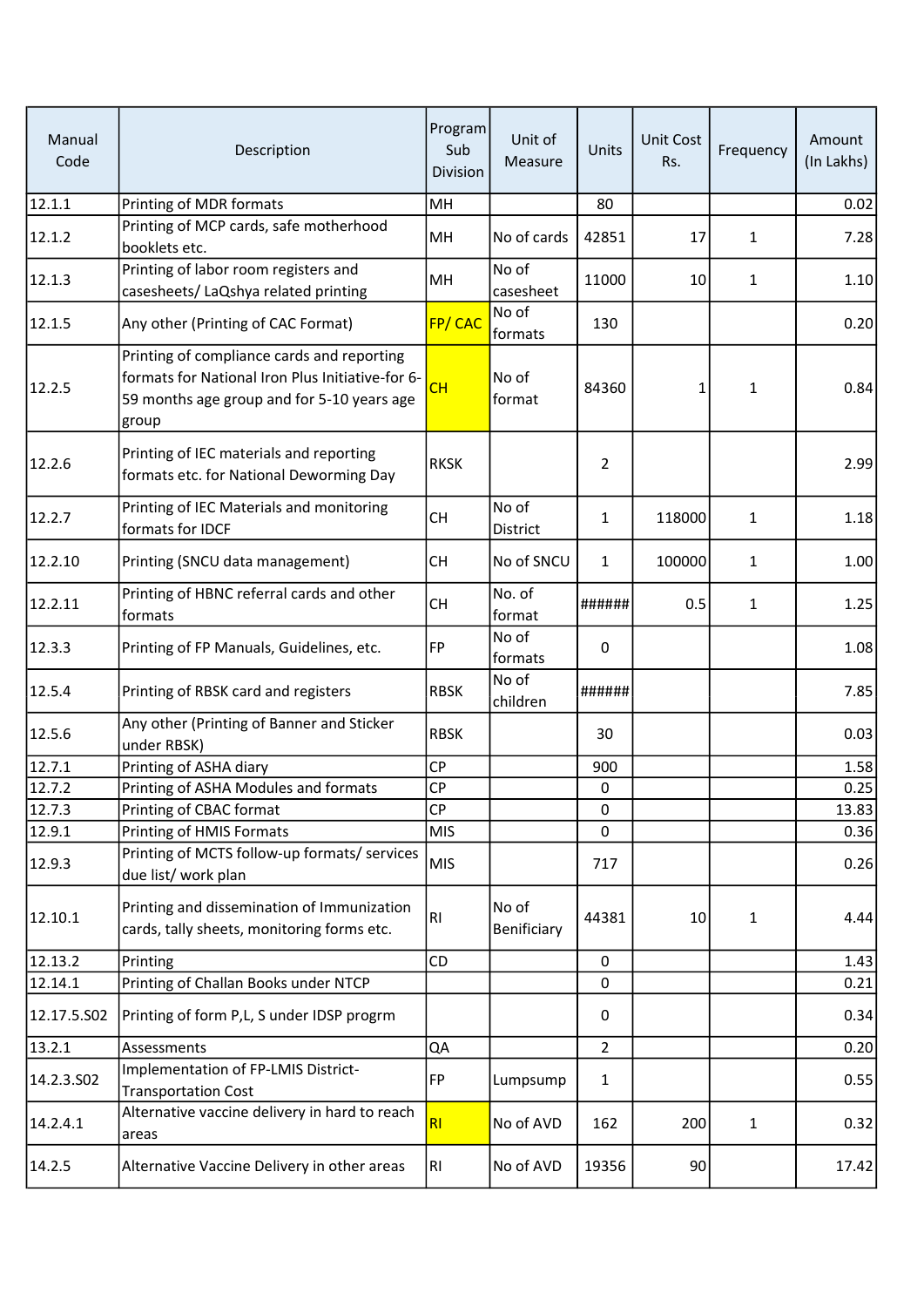| Manual<br>Code      | Description                                                                                                      | Program<br>Sub<br>Division | Unit of<br>Measure         | Units          | <b>Unit Cost</b><br>Rs. | Frequency    | Amount<br>(In Lakhs) |
|---------------------|------------------------------------------------------------------------------------------------------------------|----------------------------|----------------------------|----------------|-------------------------|--------------|----------------------|
| 14.2.6              | POL for vaccine delivery from State to district<br>and from district to PHC/CHCs                                 | RI                         | No of<br><b>Districts</b>  | $\mathbf{1}$   | 200000                  | $\mathbf{1}$ | 2.00                 |
| 14.2.7              | Cold chain maintenance                                                                                           | <b>RI</b>                  | No of cold<br>chain points | 0              |                         |              | 0.28                 |
| 14.2.12             | Drug transportation charges                                                                                      | CD                         |                            | 0              |                         |              | 0.36                 |
| 15.3.2              | Inter-sectoral convergence                                                                                       | CD                         |                            | 0              |                         |              | 0.05                 |
| 15.5.3              | Private Provider Incentive                                                                                       | CD                         |                            | 0              |                         |              | 4.53                 |
| 15.6.1              | Reimbursement for cataract operation for<br>NGO and Private Practitioners                                        | <b>NCD</b>                 |                            | 0              |                         |              | 2.34                 |
| 16.1.1.1.1          | State - Health Action Plan                                                                                       | PM                         | No of<br><b>Booklet</b>    | 17             | 300                     | $\mathbf{1}$ | 0.05                 |
| 16.1.1.4            | Prepare detailed operational plan for RBSK<br>across districts (including cost of plan)                          | <b>RBSK</b>                | No of<br><b>Blocks</b>     | 4              | 500                     | 1            | 0.02                 |
| 16.1.1.6            | To develop micro plan at sub-centre level                                                                        | R <sub>l</sub>             | No                         | 176            | 100                     | 1            | 0.18                 |
| 16.1.1.7            | For consolidation of micro plans at block<br>level                                                               | RI                         | No                         | 9              | 1000                    | $\mathbf{1}$ | 0.09                 |
| 16.1.2.1.6          | Review meetings/ workshops under RKSK                                                                            | <b>RKSK</b>                |                            | $\overline{2}$ |                         |              | 0.10                 |
| 16.1.2.1.7          | <b>RBSK Convergence/Monitoring meetings</b>                                                                      | <b>RBSK</b>                | No of<br>Meetings          | 3              | 500                     | 3            | 0.06                 |
| 16.1.2.1.14         | Quarterly review meetings exclusive for RI at<br>district level with Block MOs, CDPO, and<br>other stake holders | R <sub>l</sub>             | No of<br>participants      | 117            | 100                     | $\mathbf{1}$ | 0.12                 |
| 16.1.2.1.15         | Quarterly review meetings exclusive for RI at<br>block level                                                     | R <sub>l</sub>             | No of<br>participants      | 1310           | 75                      | 1            | 0.98                 |
| 16.1.2.1.16         | <b>IDSP Meetings</b>                                                                                             |                            |                            | 0              |                         |              | 0.04                 |
| 16.1.2.1.21         | Medical Colleges (Any meetings)                                                                                  |                            |                            | 0              |                         |              | 0.30                 |
| 16.1.2.1.22         | Monthly meeting with the hospital staff                                                                          |                            |                            | 0              |                         |              | 0.48                 |
| 16.1.2.1.28.5<br>01 | District Level MDR Review Meeting                                                                                | MH                         | No of<br>meetings          | 6              | 3000                    | $\mathbf{1}$ | 0.18                 |
| 16.1.2.2.3          | State/ District Quality Assurance Unit<br>(Monitoring & Supervision)                                             | QA                         | Vehicle                    | 1              |                         |              | 3.60                 |
| 16.1.2.2.5          | Monitoring, Evaluation & Supervision<br>(Malaria)                                                                |                            |                            | 0              |                         |              | 2.13                 |
| 16.1.2.2.6          | Monitoring/supervision and Rapid response<br>(Dengue and Chikungunya)                                            |                            |                            | 0              |                         |              | 1.98                 |
| 16.1.2.2.12         | District NCD Cell                                                                                                |                            |                            | 0              |                         |              | 1.13                 |
| 16.1.2.2.13         | Supervision and Monitoring                                                                                       |                            |                            | 0              |                         |              | 1.63                 |
| 16.1.2.2.14         | Monitoring Committee on Section 5                                                                                |                            |                            | 0              |                         |              | 0.03                 |
| 16.1.2.2.16         | Monitoring and Surveillance (review<br>meetings, Travel) under NRCP                                              |                            |                            | 0              |                         |              | 0.50                 |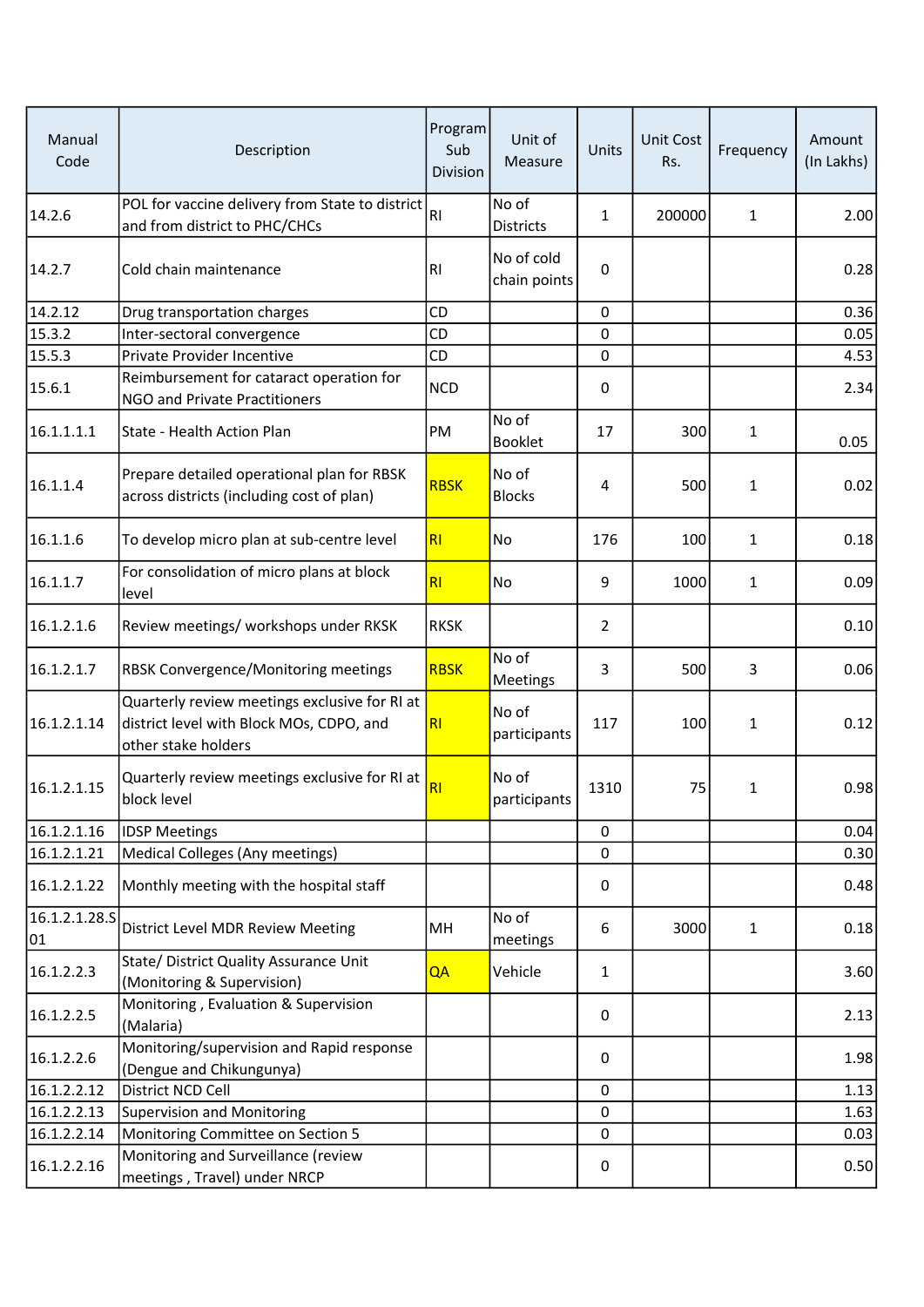| Manual<br>Code                | Description                                                                                                                                        | Program<br>Sub<br>Division | Unit of<br>Measure | Units        | Unit Cost<br>Rs. | Frequency | Amount<br>(In Lakhs) |
|-------------------------------|----------------------------------------------------------------------------------------------------------------------------------------------------|----------------------------|--------------------|--------------|------------------|-----------|----------------------|
| 16.1.3.1.1                    | Mobility Support for SPMU/State                                                                                                                    |                            |                    | $\mathbf 0$  |                  |           | 0.54                 |
| 16.1.3.1.13                   | <b>Vehicle Operation (POL)</b>                                                                                                                     |                            |                    | $\mathbf 0$  |                  |           | 1.35                 |
| 16.1.3.1.14                   | Vehicle hiring                                                                                                                                     |                            |                    | 0            |                  |           | 2.76                 |
| 16.1.3.1.15                   | <b>Tobacco Cessation Centre (TCC): Mobility</b><br>support                                                                                         |                            |                    | $\mathbf 0$  |                  |           | 0.60                 |
| 16.1.3.3.1                    | PM activities for World Population Day'<br>celebration (Only mobility cost): funds<br>earmarked for district level activities                      | <b>FP</b>                  | No of<br>events    | 1            | 20000            |           | 0.20                 |
| 16.1.3.3.2                    | PM activities for Vasectomy Fortnight<br>celebration (Only mobility cost): funds<br>earmarked for district level activities                        | <b>FP</b>                  | No of<br>events    | 1            | 5000             |           | 0.05                 |
| 16.1.3.3.3                    | Mobility Support for DPMU/District                                                                                                                 |                            |                    | $\mathbf 0$  |                  |           | 7.92                 |
| 16.1.3.3.5                    | Mobility Costs for ASHA Resource<br>Centre/ASHA Mentoring Group (Kindly<br>Specify)                                                                |                            |                    | 1            |                  |           | 0.10                 |
| 16.1.3.3.7                    | Mobility Support for supervision for district<br>level officers.                                                                                   | RI                         | No                 | 0            |                  |           | 1.91                 |
| 16.1.3.3.8                    | MOBILITY: Travel Cost, POL, etc. during<br>outbreak investigations and field visits for<br>monitoring programme activities at DSU on<br>need basis |                            |                    | 0            |                  |           | 3.00                 |
| 16.1.3.3.10                   | Travel expenses - Contractual Staff at District<br>level                                                                                           |                            |                    | 0            |                  |           | 0.60                 |
| 16.1.3.3.11                   | Mobility Support: District Cell                                                                                                                    |                            |                    | 0            |                  |           | 1.33                 |
| 16.1.3.3.12                   | Medical Colleges (All service delivery to be<br>budgeted under B.30)                                                                               |                            |                    | 0            |                  |           | 0.30                 |
| 16.1.3.3.13                   | Miscellaneous/Travel                                                                                                                               |                            |                    | $\mathsf 0$  |                  |           | 0.50                 |
| 16.1.3.3.14                   | <b>Enforcement Squads</b>                                                                                                                          |                            |                    | 0            |                  |           | 0.10                 |
| 16.1.3.3.15                   | District Tobacco Control Cell (DTCC): Mobility<br>Support                                                                                          |                            |                    | 0            |                  |           | 1.56                 |
| 16.1.3.3.16                   | District NCD Cell (TA, DA, POL)                                                                                                                    |                            |                    | 0            |                  |           | 0.66                 |
| 16.1.3.4.1                    | PM activities for World Population Day'<br>celebration (Only mobility cost): funds<br>earmarked for block level activities                         | <b>FP</b>                  | No of<br>events    | 4            | 1000             |           | 0.04                 |
| 16.1.3.4.2                    | PM activities for Vasectomy Fortnight<br>celebration (Only mobility cost): funds<br>earmarked for block level activities                           | <b>FP</b>                  | No of<br>events    | 4            | 1000             |           | 0.04                 |
| $\mathbf{1}$                  | 16.1.3.4.3.50 Mobility for Supportive Supervision At Block<br>Level-M&E                                                                            | ME                         |                    | $\mathbf{0}$ |                  |           | 15.84                |
| $\overline{2}$                | 16.1.3.4.3.50 Mobility Support & Commnication cost for<br><b>BCPM</b>                                                                              | <b>CP</b>                  |                    | 0            |                  |           | 2.45                 |
| 16.1.3.4.5.50<br>1            | <b>Communication Cost for HWC Staff</b>                                                                                                            | <b>CP</b>                  |                    | 0            |                  |           | 1.92                 |
| 16.1.3.5.1.50<br>$\mathbf{1}$ | TA/DA of HWC Staff                                                                                                                                 | СP                         |                    | 0            |                  |           | 1.92                 |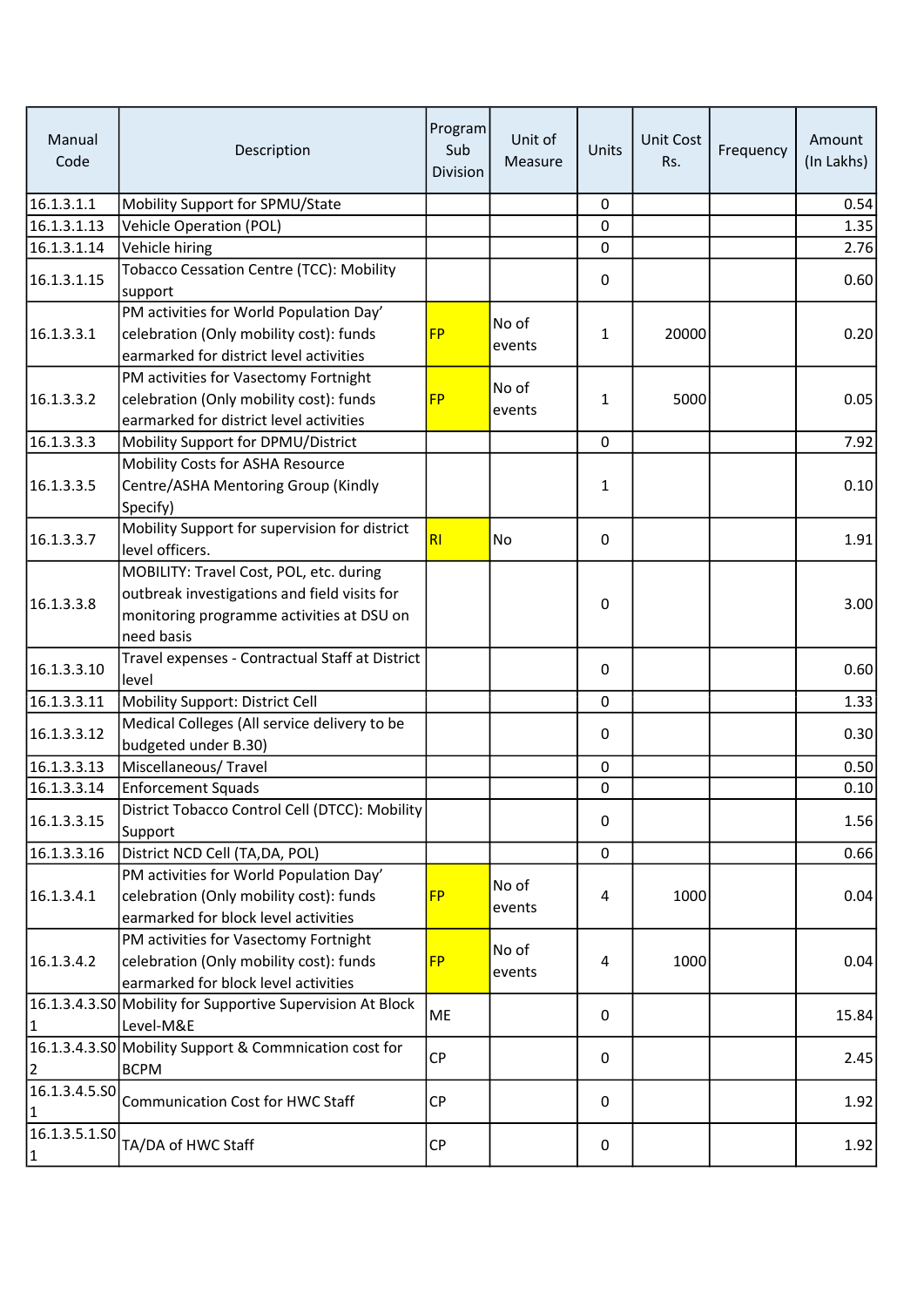| Manual<br>Code                  | Description                                                                                        | Program<br>Sub<br>Division | Unit of<br>Measure    | Units        | Unit Cost<br>Rs. | Frequency    | Amount<br>(In Lakhs) |
|---------------------------------|----------------------------------------------------------------------------------------------------|----------------------------|-----------------------|--------------|------------------|--------------|----------------------|
| 16.1.3.5.1.SO<br>$\overline{2}$ | Travel expenses for regular staff under NLEP                                                       | CD                         |                       | $\Omega$     |                  |              | 0.40                 |
| 16.1.4.1.1                      | JSY Administrative Expenses                                                                        | <b>MH</b>                  |                       | 0            |                  |              | 5.89                 |
| 16.1.4.1.5                      | Office expenses on telephone, fax,<br>Broadband Expenses & Other Miscellaneous<br>Expenditures     |                            |                       | 0            |                  |              | 0.60                 |
| 16.1.4.1.10                     | Office Operation (Miscellaneous)                                                                   |                            |                       | $\mathbf 0$  |                  |              | 1.63                 |
| 16.1.4.1.11                     | Tobacco Cessation Centre (TCC): Office<br>Expenses                                                 |                            |                       | 0            |                  |              | 0.50                 |
| 16.1.4.2.1                      | District Quality Assurance Unit (Operational<br>cost)                                              | QA                         |                       | 0            |                  |              | 3.96                 |
| 16.1.4.2.4                      | Office operation & Maintenance - District<br>Cell                                                  |                            |                       | 0            |                  |              | 0.42                 |
| 16.1.4.2.5                      | District Cell - Consumables                                                                        |                            |                       | 0            |                  |              | 0.42                 |
| 16.1.4.2.6                      | Operational expenses of the district centre :<br>rent, telephone expenses, website etc.            |                            |                       | 0            |                  |              | 0.10                 |
| 16.1.4.2.8                      | District Tobacco Control Cell (DTCC):<br>Misc./Office Expenses                                     |                            |                       | 0            |                  |              | 4.00                 |
| 16.1.4.2.9                      | District NCD Cell (Contingency)                                                                    |                            |                       | $\Omega$     |                  |              | 1.00                 |
| 16.1.4.3.1                      | SNCU Data management (excluding HR)                                                                | <b>CH</b>                  | No of SNCU            | $\mathbf{1}$ | 60000            | 1            | 0.60                 |
| 16.1.5.2.1                      | Minor repairs and AMC of IT/office<br>equipment supplied under IDSP                                |                            |                       | 0            |                  |              | 0.10                 |
| 16.1.5.3.1                      | PM activities under Micronutrient<br><b>Supplementation Programme</b>                              |                            |                       | 0            |                  |              | 0.76                 |
| 16.1.5.3.3                      | Concurrent Audit system                                                                            |                            |                       | 0            |                  |              | 0.78                 |
| 16.1.5.3.11                     | <b>District level Coordination Committee</b>                                                       |                            |                       | 0            |                  |              | 0.02                 |
| 16.1.5.3.16.5<br>05             | DPMU Operational Cost (inclusive of Rs.<br>10000/ district / month for RBSK DEIC<br>Manager TA DA) |                            |                       | 1            |                  |              | 13.11                |
| 16.1.5.3.16.5<br>06             | <b>BPMU Oprational Cost</b>                                                                        |                            |                       | 4            |                  |              | 7.94                 |
| 16.1.5.3.16.5<br>09             | <b>Oprational Cost for RBSK</b>                                                                    | <b>RBSK</b>                | No of DEIC<br>Manager | 0            | 10000            | 1            | 0.10                 |
| 16.1.5.3.16.5<br>10             | Operational cost of RBSK-MHT                                                                       | <b>RBSK</b>                | No of teams           | 0            | 1500             | $\mathbf{1}$ | 0.12                 |
| 15                              | 16.1.5.3.16.S Office & Administrative Expence for State &<br><b>District Rabies Program</b>        |                            |                       | 0            |                  |              | 0.08                 |
| 18                              | 16.1.5.3.16.S Office operational cost & other office<br>expences unedr NPCB                        | <b>NCD</b>                 |                       | 0            |                  |              | 0.93                 |
| 16.1.5.3.16.S<br>22.04          | Pol & Opex of DG set of Vaccine Storage at<br>District level & other Cold Chain Point under<br>RI  | IRI.                       |                       | 0            |                  |              | 0.70                 |
| 16.2.1.S02                      | Data Entry Operator                                                                                | FP/<br><b>PNDT</b>         | No.                   | 1            |                  |              | 2.27                 |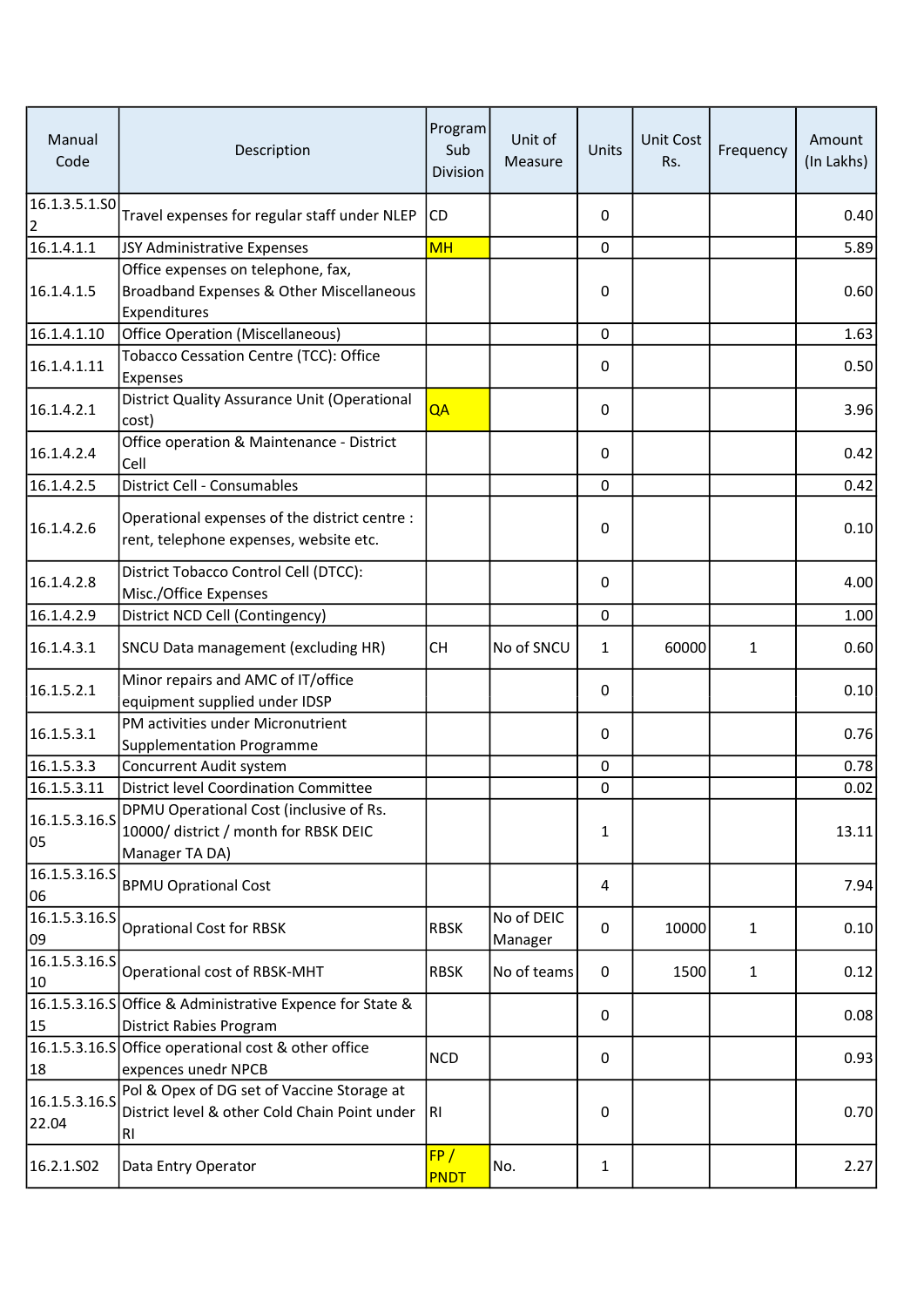| Manual<br>Code                | Description                                                            | Program<br>Sub<br>Division | Unit of<br>Measure | Units        | Unit Cost<br>Rs. | Frequency | Amount<br>(In Lakhs) |
|-------------------------------|------------------------------------------------------------------------|----------------------------|--------------------|--------------|------------------|-----------|----------------------|
| 16.3.2.S01                    | Mobility Support for HMIS & MCTS Block<br>Level                        | <b>MIS</b>                 |                    | 0            |                  |           | 0.14                 |
| 16.3.3.S01                    | Operational cost for HMIS & MCTS-AMC                                   | <b>MIS</b>                 |                    | 0            |                  |           | 0.40                 |
| 16.3.3.S02                    | Operational cost for HMIS & MCTS-Internet                              | MIS                        |                    | 0            |                  |           | 0.48                 |
| 16.3.3.S03                    | Operational cost for HMIS & MCTS-Office<br>Expenditure                 | <b>MIS</b>                 |                    | 0            |                  |           | 0.72                 |
| 16.3.3.S04                    | Operational cost for HMIS & MCTS-Recurring<br>Charges for ANMOL Tablet | <b>MIS</b>                 |                    | 209          |                  |           | 7.52                 |
|                               | 16.4.1.1.S09 Chowkidar Cum Peon-Div PMU                                | PM                         |                    | 0            |                  |           |                      |
| 16.4.2.1.1.SO<br>1            | District Programme Manager                                             | PM                         |                    | $\mathbf{1}$ |                  |           | 6.39                 |
| 16.4.2.1.1.50<br>2            | <b>District Community Process Manager</b>                              | PM                         |                    | 1            |                  |           | 5.23                 |
| 16.4.2.1.1.SO<br>4            | District Accounts Manager                                              | PM                         |                    | 1            |                  |           | 5.36                 |
|                               | 16.4.2.1.1.SO District Data Cum Account Assistant                      | PM                         |                    | 1            |                  |           | 3.61                 |
| 16.4.2.1.1.50<br>6            | DEIC manager                                                           | <b>RBSK</b>                |                    | $\mathbf{1}$ |                  |           | $5.27$               |
|                               | 16.4.2.1.1.SO Support Staff                                            | PM                         |                    | 1            |                  |           | 1.76                 |
| 16.4.2.1.2.50<br>2            | District Consultant(MH)                                                | MH                         |                    | 1            |                  |           | 4.94                 |
| 16.4.2.1.2.50<br>4            | <b>District Hospital Quality Manager</b>                               | QA                         |                    | $\mathbf{1}$ |                  |           | 4.86                 |
| 16.4.2.1.2.50<br>5            | <b>District Consultant Quality Assurance</b>                           | QA                         |                    | 1            |                  |           | 6.09                 |
| $\mathbf{1}$                  | $\left  \overline{16.4.2.1.7.50} \right $ Accountant District Hospital | <b>FD</b>                  |                    | 1            |                  |           | 1.98                 |
| 16.4.2.1.8.SO<br>1            | Programme cum Admin. Asst.                                             | QA                         |                    | $\mathbf{1}$ |                  |           | 2.16                 |
| 16.4.2.1.11.5<br>01           | QI Mentors                                                             | MH                         |                    | 1            |                  |           | 5.04                 |
| 16.4.2.2.2.SO<br>$\mathbf{1}$ | District Epidemiologist-CD-IDSP                                        | CD                         |                    | 0            |                  |           | 7.99                 |
| 16.4.2.2.4.50<br>$\mathbf{1}$ | Sr PMDT-TB HIV Coodinators                                             | CD                         |                    | 0            |                  |           | 4.47                 |
| 16.4.2.2.4.SO<br>2            | PPM Coordinator                                                        | CD                         |                    | 0            |                  |           | 4.48                 |
| 16.4.2.2.4.SO<br>3            | District Programme Coordinator                                         | CD                         |                    | 0            |                  |           | 5.33                 |
| 16.4.2.2.5.50<br>1            | District Data Manager-CD-IDSP                                          | CD                         |                    | 0            |                  |           | 3.24                 |
| 16.4.2.2.6.50<br>$\mathbf{1}$ | Senior Treatment Supervisor(STS)                                       | CD                         |                    | 0            |                  |           | 16.49                |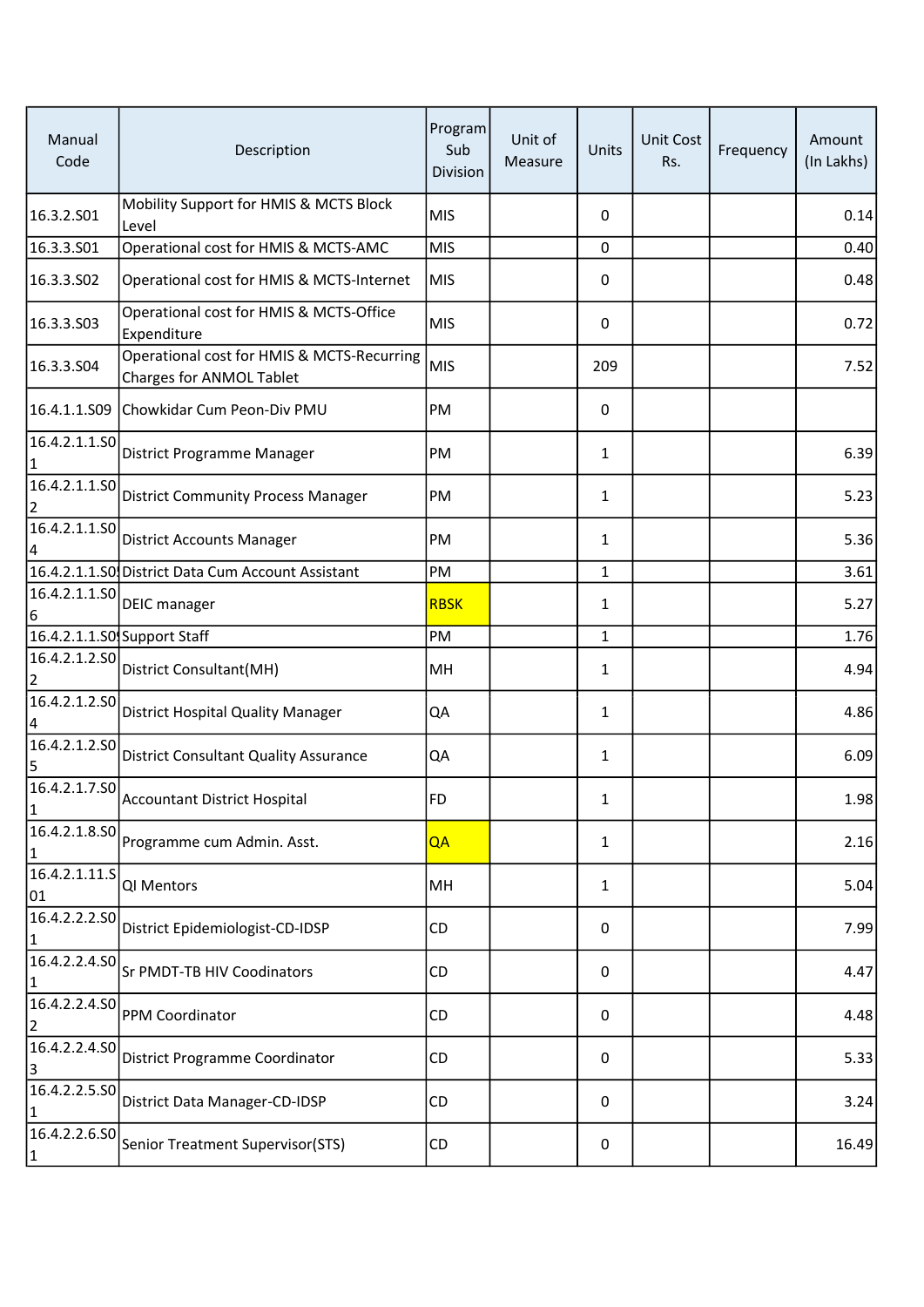| Manual<br>Code                  | Description                                                             | Program<br>Sub<br><b>Division</b> | Unit of<br>Measure      | Units          | <b>Unit Cost</b><br>Rs. | Frequency    | Amount<br>(In Lakhs) |
|---------------------------------|-------------------------------------------------------------------------|-----------------------------------|-------------------------|----------------|-------------------------|--------------|----------------------|
| 3                               | $\boxed{16.4.2.2.6.50}$ Senior TB Lab Supervisor(STLS)                  | CD                                |                         | 0              |                         |              | 14.99                |
| 16.4.2.2.7.50<br>1              | Accountant- Full time                                                   | CD                                |                         | 0              |                         |              | 3.65                 |
| 16.4.3.1.1.50<br>1              | Block Programme Manager                                                 | PM                                |                         | 4              |                         |              | 15.39                |
| 16.4.3.1.1.SO<br>$\overline{2}$ | <b>Block Account Manager</b>                                            |                                   |                         | 4              |                         |              | 12.72                |
| 16.4.3.1.1.50<br>3              | <b>Block Community Process Manager</b>                                  |                                   |                         | 0              |                         |              | 9.65                 |
| 16.4.3.1.9.50<br>4              | Data Entry Operator-MCTS OPR 820 MIS                                    | <b>MIS</b>                        |                         | 4              |                         |              | 9.84                 |
| 16.4.3.1.9.50<br>5              | Data Entry Operator-MIS Outsource                                       | <b>MIS</b>                        |                         |                |                         |              | 1.11                 |
| 16.4.3.1.9.50<br>7              | Data Entry Operator-RI                                                  | R <sub>l</sub>                    |                         | 0              |                         |              | 2.27                 |
| 16.4.3.1.9.50<br>8              | Data Entry Operator-RNTCP                                               | PM                                |                         | $\mathbf{0}$   |                         |              | 3.08                 |
| 16.4.3.1.9.51<br>1              | Data Entry Operator- CD-IDSP                                            | CD                                |                         | 0              |                         |              | 1.80                 |
| 16.4.3.1.9.51<br>3              | Data Entry Operator- NBCP-District                                      | <b>NCD</b>                        |                         | 0              |                         |              | 1.53                 |
| 17.8.S05                        | Internet Cost to ASHA & AF at HWC                                       |                                   |                         | 0              |                         |              | 3.62                 |
| 18.17                           | Counseling training for Service Provider                                | <b>FP</b>                         | No of<br><b>Batches</b> | 1              | 49540                   |              | 0.50                 |
| 18.23                           | NBSU & NBCC Register                                                    | <b>CH</b>                         | No of<br>register       | 10             | 350                     | $\mathbf{1}$ | 0.04                 |
| 18.29                           | Uniform Case Sheet of Pediatrics                                        | <b>CH</b>                         | No of<br>format         | 1971           | 14                      | 1            | 0.28                 |
| U.1.3.1                         | Operational Expenses of UPHCs (excluding<br>rent)                       | <b>NUHM</b>                       | No.'s                   | 3              | 8000                    | 12           | 2.88                 |
| U.2.2.1                         | Mobility support for ANM/LHV                                            | <b>NUHM</b>                       | No.'s                   | 29             | 500                     | 12           | 1.74                 |
| U.2.3.1                         | <b>UHNDs</b>                                                            | <b>NUHM</b>                       | No.'s                   | 29             | 1000                    | 12           | 3.48                 |
| U.2.3.2                         | Special outreach camps in slums/ vulnerable<br>areas                    | <b>NUHM</b>                       | No.'s                   | 3              | 3250                    | 12           | 1.17                 |
| U.3.1.1.1                       | Incentives for routine activities                                       | <b>NUHM</b>                       |                         | 71             |                         |              | 17.04                |
| U.3.1.1.2                       | ASHA incentives for Ayushman Bharat Health<br>& Wellness Centres (H&WC) | <b>NUHM</b>                       |                         | 48             |                         |              | 5.76                 |
| U.3.1.1.3.SO<br>$\mathbf{1}$    | Incentive for Health Promotion Day for<br><b>ASHAs</b>                  | <b>NUHM</b>                       | No.'s                   | 71             | 200                     | 12           | 1.70                 |
| U.3.1.1.4                       | ASHA Incentive for JSY & Awards for best<br>Performing Urban ASHA       | <b>NUHM</b>                       |                         | 1000           |                         |              | 3.03                 |
| U.3.1.2.S02                     | ASHA HBNC Module 6 & 7 Training                                         | <b>NUHM</b>                       | No.'s                   | $\overline{2}$ | 88200                   | $\mathbf{1}$ | 1.76                 |
| U.3.1.3.1                       | Other Non-Monetary Incentives Costs<br>(badge, uniform, ID, etc.)       | <b>NUHM</b>                       | No.'s                   | 71             | 500                     | $\mathbf{1}$ | 0.36                 |